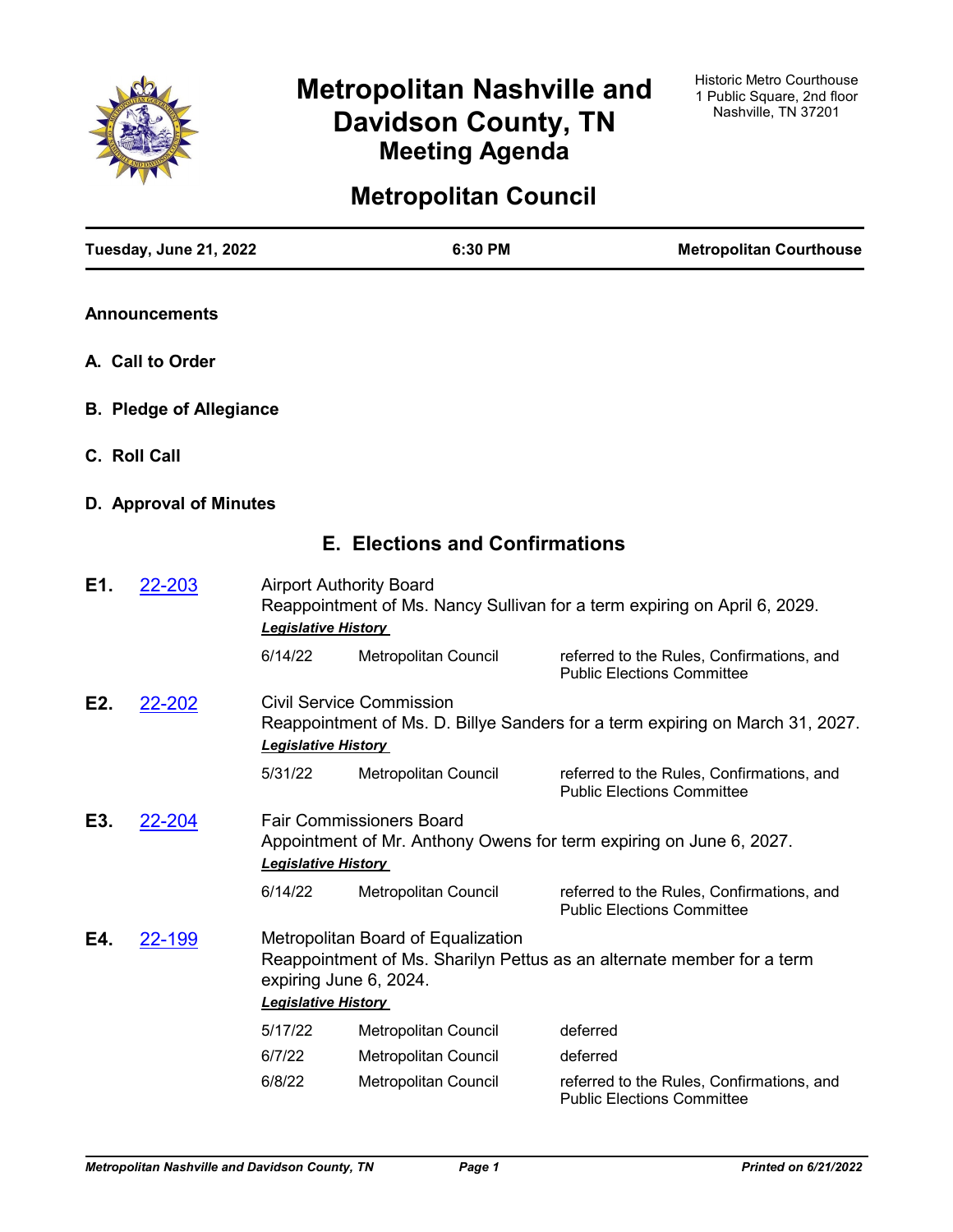| E5.                                                                                                                                                                     | 22-205 | <b>Property Standards and Appeals Board</b><br>Appointment of Ms. Mirza Esteban for a term expiring on April 7, 2026.<br><b>Legislative History</b>    |                             |                                                                                |  |  |
|-------------------------------------------------------------------------------------------------------------------------------------------------------------------------|--------|--------------------------------------------------------------------------------------------------------------------------------------------------------|-----------------------------|--------------------------------------------------------------------------------|--|--|
|                                                                                                                                                                         |        | 6/14/22                                                                                                                                                | Metropolitan Council        | referred to the Rules, Confirmations, and<br><b>Public Elections Committee</b> |  |  |
| E6.                                                                                                                                                                     | 22-206 | <b>Property Standards and Appeals Board</b><br>Appointment of Ms. Luvenia Harrison for a term expiring on April 7, 2026.<br><b>Legislative History</b> |                             |                                                                                |  |  |
|                                                                                                                                                                         |        | 6/14/22                                                                                                                                                | Metropolitan Council        | referred to the Rules, Confirmations, and<br><b>Public Elections Committee</b> |  |  |
| E7.<br><b>Public Library Board</b><br>22-207<br><b>Legislative History</b>                                                                                              |        |                                                                                                                                                        |                             | Reappointment of Mr. Keith Simmons for a term expiring on May 5, 2029.         |  |  |
|                                                                                                                                                                         |        | 6/14/22                                                                                                                                                | Metropolitan Council        | referred to the Rules, Confirmations, and<br><b>Public Elections Committee</b> |  |  |
| E8.                                                                                                                                                                     | 22-208 | <b>Transit Authority</b><br>Reappointment of Ms. Gail Carr-Williams for a term expiring on May 1, 2027.<br><b>Legislative History</b>                  |                             |                                                                                |  |  |
|                                                                                                                                                                         |        | 6/14/22                                                                                                                                                | Metropolitan Council        | referred to the Rules, Confirmations, and<br><b>Public Elections Committee</b> |  |  |
| <b>Transportation Licensing Commission</b><br>E9.<br>22-209<br><b>Legislative History</b>                                                                               |        |                                                                                                                                                        |                             | Reappointment of Mr. Freddie Carr for a term expiring on April 30, 2024.       |  |  |
|                                                                                                                                                                         |        | 6/14/22                                                                                                                                                | Metropolitan Council        | referred to the Rules, Confirmations, and<br><b>Public Elections Committee</b> |  |  |
| <b>Transportation Licensing Commission</b><br>E10.<br>22-210<br>Reappointment of Mr. Sal Hernandez for a term expiring on April 30, 2024.<br><b>Legislative History</b> |        |                                                                                                                                                        |                             |                                                                                |  |  |
|                                                                                                                                                                         |        | 6/14/22                                                                                                                                                | <b>Metropolitan Council</b> | referred to the Rules, Confirmations, and<br><b>Public Elections Committee</b> |  |  |

## **F. Public Comment Period**

*This time is dedicated to allow members of the public who have registered in advance to speak upon matters related to the Metropolitan Nashville and Davidson County community.*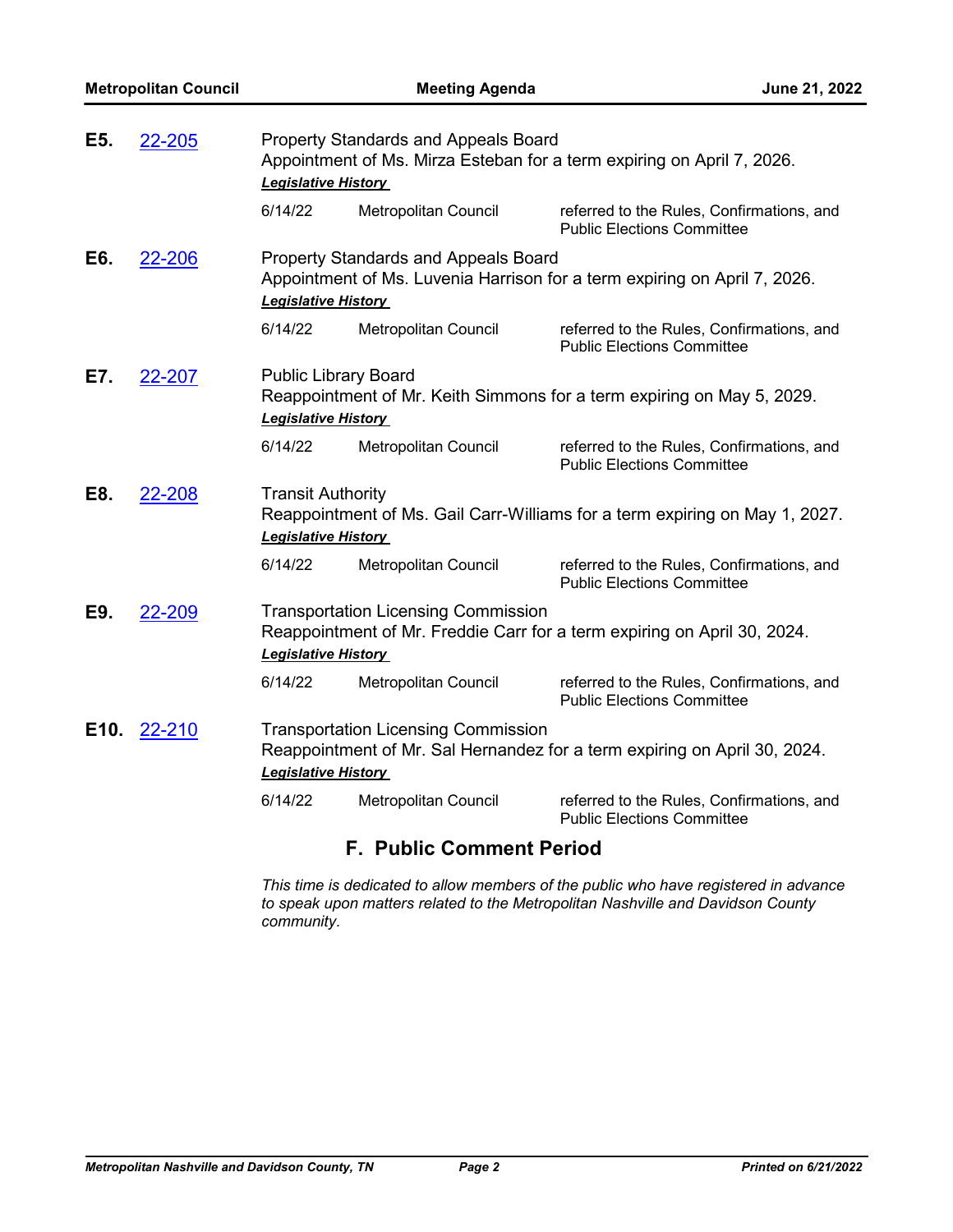## **G. Consent Resolutions and Resolutions**

- **1.** [RS2022-1509](http://nashville.legistar.com/gateway.aspx?m=l&id=/matter.aspx?key=14422) A resolution to establish a new fee structure associated with the processing and review of Metro Planning Commission applications associated with Title 17 of the Metropolitan Code (Proposal No. 2022Z-007TX-001).
	- *Sponsors:* Withers, Allen and Styles

*Attachments:* [Exhibit A](http://nashville.legistar.com/gateway.aspx?M=F&ID=9d692622-9a07-4b86-b5dd-fdac212ae749.pdf)

## *Legislative History*

| 4/26/22 | Metropolitan Council                        | filed                                            |
|---------|---------------------------------------------|--------------------------------------------------|
| 5/5/22  | Metropolitan Council                        | referred to the Budget and Finance<br>Committee  |
|         | $5/2/22$ deferred                           |                                                  |
| 5/5/22  | Metropolitan Council                        | referred to the Planning and Zoning<br>Committee |
|         | $5/2/22$ deferred                           |                                                  |
| 5/5/22  | Metropolitan Council<br>deferred to 6/21/22 | deferred                                         |
| 5/12/22 | <b>Planning Commission</b>                  | approved                                         |

- **2.** [RS2022-1553](http://nashville.legistar.com/gateway.aspx?m=l&id=/matter.aspx?key=14587) A resolution adopting a new pay plan for the general employees of the Metropolitan Government of Nashville and Davidson County, excluding employees of the Board of Health, Board of Education, and the Police and Fire Departments, effective July 1, 2022.
	- *Sponsors:* Allen, Hancock, Styles and Gamble

#### **[Exhibit](http://nashville.legistar.com/gateway.aspx?M=F&ID=193dbba9-93c5-4ba4-85a5-28c4cb70a1f2.pdf)** *Attachments:*

[Proposed Amendment - RS2022-1553 - Allen](http://nashville.legistar.com/gateway.aspx?M=F&ID=ac2805e9-fde1-4cc0-a47f-0349558408bf.docx)

## *Legislative History*

| 5/31/22 | <b>Metropolitan Council</b> | filed                                                                     |
|---------|-----------------------------|---------------------------------------------------------------------------|
| 6/6/22  | Metropolitan Council        | referred to the Budget and Finance<br>Committee                           |
|         | 6/6/22 deferred to 6/21/22  |                                                                           |
| 6/7/22  | Metropolitan Council        | referred to the Government Operations and<br><b>Regulations Committee</b> |
|         | 6/7/22 deferred to 6/21/22  |                                                                           |
| 6/7/22  | Metropolitan Council        | deferred                                                                  |

- **3.** [RS2022-1554](http://nashville.legistar.com/gateway.aspx?m=l&id=/matter.aspx?key=14588) A resolution adopting a new pay plan for employees of the Metropolitan Departments of Police and Fire, effective July 1, 2022.
	- *Sponsors:* Allen, Hancock, Evans and Gamble

| <b>Attachments:</b> | <b>Exhibit</b>                           |                      |       |
|---------------------|------------------------------------------|----------------------|-------|
|                     | Proposed Amendment - RS2022-1554 - Allen |                      |       |
|                     | <b>Legislative History</b>               |                      |       |
|                     | 5/31/22                                  | Metropolitan Council | filed |

| 313 1122 I | <b>Metropolitan Council</b> | mea                                             |
|------------|-----------------------------|-------------------------------------------------|
| 6/6/22     | Metropolitan Council        | referred to the Budget and Finance<br>Committee |

6/6/22 deferred to 6/21/22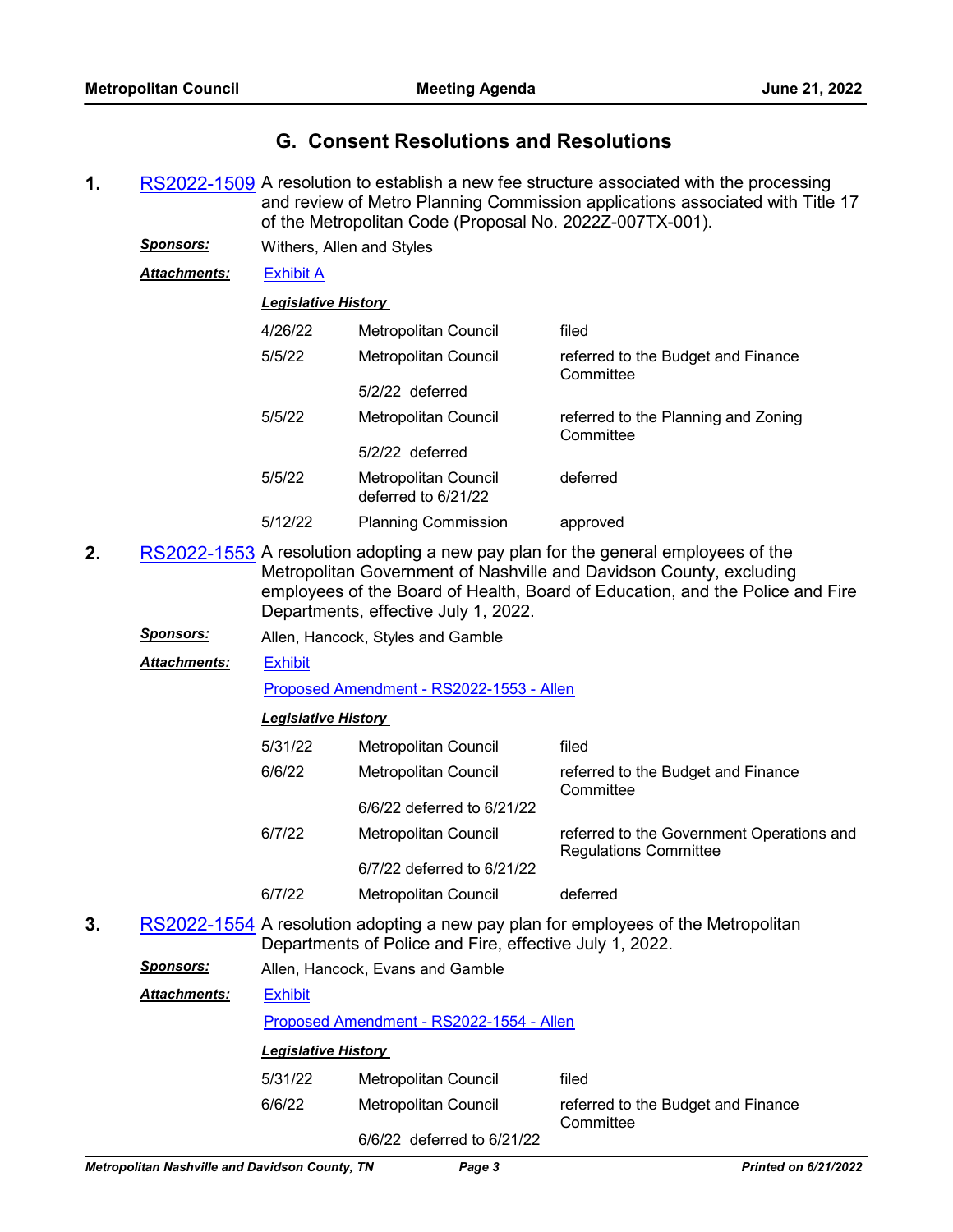| <b>Metropolitan Council</b> |                     |                                                                                                                                                                                                                                                                                                                  | June 21, 2022                            |                                                                                          |  |  |  |
|-----------------------------|---------------------|------------------------------------------------------------------------------------------------------------------------------------------------------------------------------------------------------------------------------------------------------------------------------------------------------------------|------------------------------------------|------------------------------------------------------------------------------------------|--|--|--|
|                             |                     | 6/7/22                                                                                                                                                                                                                                                                                                           | Metropolitan Council                     | referred to the Government Operations and<br><b>Regulations Committee</b>                |  |  |  |
|                             |                     |                                                                                                                                                                                                                                                                                                                  | 6/7/22 deferred to 6/21/22               |                                                                                          |  |  |  |
|                             |                     | 6/7/22                                                                                                                                                                                                                                                                                                           | Metropolitan Council                     | referred to the Public Health and Safety<br>Committee                                    |  |  |  |
|                             |                     |                                                                                                                                                                                                                                                                                                                  | 6/7/22 deferred to 6/21/22               |                                                                                          |  |  |  |
|                             |                     | 6/7/22                                                                                                                                                                                                                                                                                                           | Metropolitan Council                     | deferred                                                                                 |  |  |  |
| 4.                          |                     |                                                                                                                                                                                                                                                                                                                  | of Health, effective July 1, 2022.       | RS2022-1555 A resolution adopting a new pay plan for employees of the Metropolitan Board |  |  |  |
|                             | <u>Sponsors:</u>    |                                                                                                                                                                                                                                                                                                                  | Allen, Hancock, Evans and Gamble         |                                                                                          |  |  |  |
|                             | Attachments:        | <b>Exhibit</b>                                                                                                                                                                                                                                                                                                   |                                          |                                                                                          |  |  |  |
|                             |                     |                                                                                                                                                                                                                                                                                                                  | Proposed Amendment - RS2022-1555 - Allen |                                                                                          |  |  |  |
|                             |                     | <b>Legislative History</b>                                                                                                                                                                                                                                                                                       |                                          |                                                                                          |  |  |  |
|                             |                     | 5/31/22                                                                                                                                                                                                                                                                                                          | Metropolitan Council                     | filed                                                                                    |  |  |  |
|                             |                     | 6/6/22                                                                                                                                                                                                                                                                                                           | Metropolitan Council                     | referred to the Budget and Finance<br>Committee                                          |  |  |  |
|                             |                     |                                                                                                                                                                                                                                                                                                                  | 6/6/22 deferred to 6/21/22               |                                                                                          |  |  |  |
|                             |                     | 6/7/22                                                                                                                                                                                                                                                                                                           | Metropolitan Council                     | referred to the Government Operations and                                                |  |  |  |
|                             |                     |                                                                                                                                                                                                                                                                                                                  | 6/7/22 deferred to 6/21/22               | <b>Regulations Committee</b>                                                             |  |  |  |
|                             |                     | 6/7/22                                                                                                                                                                                                                                                                                                           | Metropolitan Council                     | referred to the Public Health and Safety<br>Committee                                    |  |  |  |
|                             |                     |                                                                                                                                                                                                                                                                                                                  | 6/7/22 deferred to 6/21/22               |                                                                                          |  |  |  |
|                             |                     | 6/7/22                                                                                                                                                                                                                                                                                                           | Metropolitan Council                     | deferred                                                                                 |  |  |  |
| 5.                          |                     | RS2022-1556 Resolution authorizing the issuance, sale, delivery and payment of one or<br>more series of general obligation improvement bonds in an aggregate principal<br>amount of not to exceed \$650,000,000; and providing for the levy of ad<br>valorem taxes for the payment of debt service on the bonds. |                                          |                                                                                          |  |  |  |
|                             | Sponsors:           | Allen                                                                                                                                                                                                                                                                                                            |                                          |                                                                                          |  |  |  |
|                             | <b>Attachments:</b> | <b>Exhibit</b>                                                                                                                                                                                                                                                                                                   |                                          |                                                                                          |  |  |  |
|                             |                     | <b>Legislative History</b>                                                                                                                                                                                                                                                                                       |                                          |                                                                                          |  |  |  |
|                             |                     | 5/31/22                                                                                                                                                                                                                                                                                                          | Metropolitan Council                     | filed                                                                                    |  |  |  |
|                             |                     | 6/6/22                                                                                                                                                                                                                                                                                                           | Metropolitan Council                     | referred to the Budget and Finance<br>Committee                                          |  |  |  |
|                             |                     |                                                                                                                                                                                                                                                                                                                  | 6/7/22 deferred to 6/21/22               |                                                                                          |  |  |  |
|                             |                     | 6/7/22                                                                                                                                                                                                                                                                                                           | Metropolitan Council                     | deferred                                                                                 |  |  |  |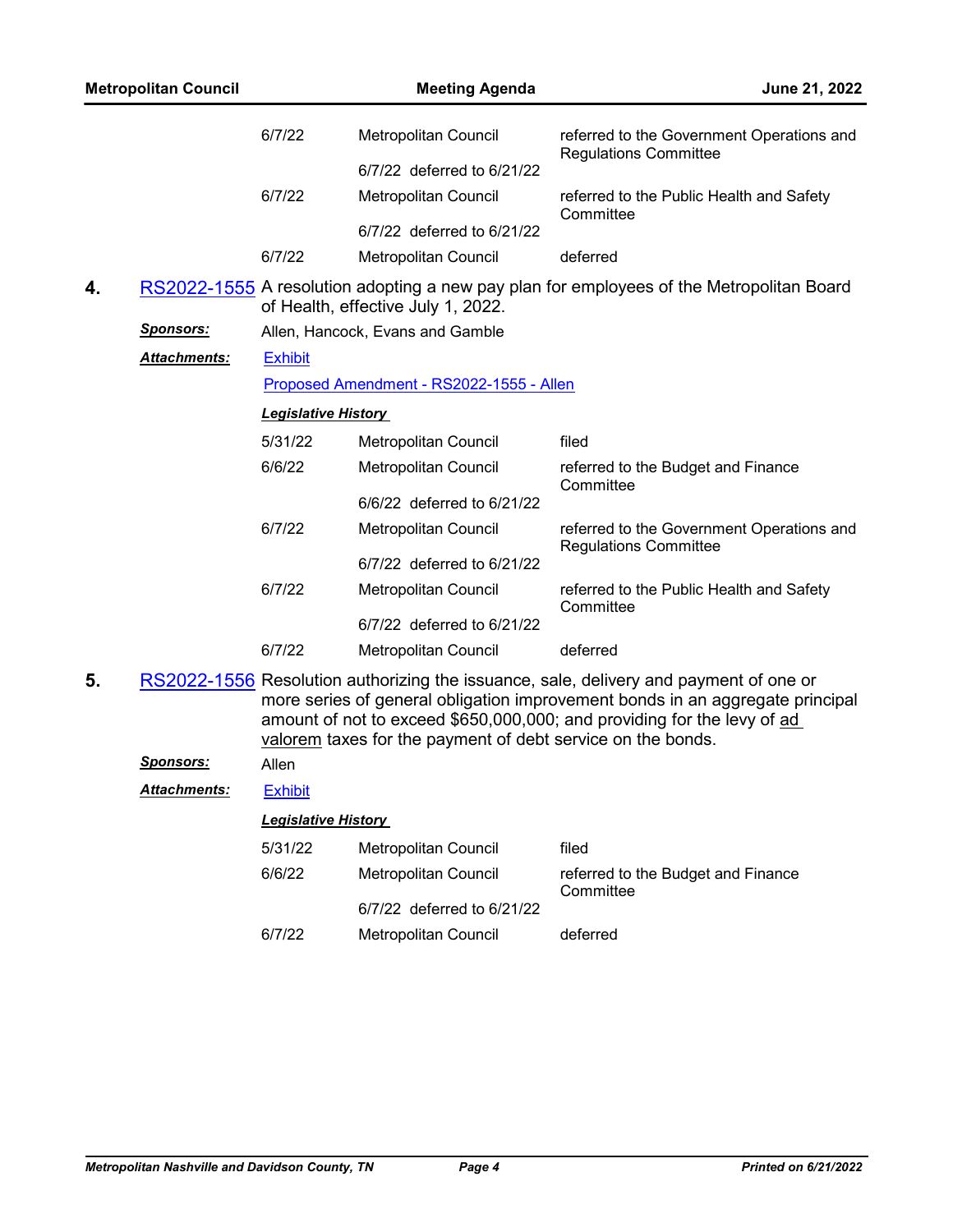| 6.                                                   |                     | RS2022-1557 A resolution authorizing the issuance of not to exceed two hundred and<br>ninety million (\$290,000,000) in aggregate principal amount of interfund tax<br>anticipation notes of the Metropolitan Government of Nashville and<br>Davidson County, Tennessee.                                                                                                                                                                                                   |                                                                                                                                      |                                                                                                                                                          |  |  |
|------------------------------------------------------|---------------------|----------------------------------------------------------------------------------------------------------------------------------------------------------------------------------------------------------------------------------------------------------------------------------------------------------------------------------------------------------------------------------------------------------------------------------------------------------------------------|--------------------------------------------------------------------------------------------------------------------------------------|----------------------------------------------------------------------------------------------------------------------------------------------------------|--|--|
|                                                      | Sponsors:           | Allen                                                                                                                                                                                                                                                                                                                                                                                                                                                                      |                                                                                                                                      |                                                                                                                                                          |  |  |
|                                                      |                     | <b>Legislative History</b>                                                                                                                                                                                                                                                                                                                                                                                                                                                 |                                                                                                                                      |                                                                                                                                                          |  |  |
|                                                      |                     | 5/31/22                                                                                                                                                                                                                                                                                                                                                                                                                                                                    | Metropolitan Council                                                                                                                 | filed                                                                                                                                                    |  |  |
|                                                      |                     | 6/6/22                                                                                                                                                                                                                                                                                                                                                                                                                                                                     | Metropolitan Council                                                                                                                 | referred to the Budget and Finance<br>Committee                                                                                                          |  |  |
|                                                      |                     |                                                                                                                                                                                                                                                                                                                                                                                                                                                                            | 6/7/22 deferred to 6/21/22                                                                                                           |                                                                                                                                                          |  |  |
|                                                      |                     | 6/7/22                                                                                                                                                                                                                                                                                                                                                                                                                                                                     | Metropolitan Council                                                                                                                 | deferred                                                                                                                                                 |  |  |
| 7.                                                   |                     | RS2022-1578 A resolution approving a participation agreement between the Metropolitan<br>Government of Nashville and Davidson County, acting by and through the<br>Metropolitan Department of Water and Sewerage Services, and 1302<br>Pillow Street, LLC, to provide public water service improvements for Pillow<br>Street's proposed development, as well as other existing properties in the<br>area (MWS Project No. 20-WL-0142 and Proposal No.<br>2022M-021AG-001). |                                                                                                                                      |                                                                                                                                                          |  |  |
| <b>Sponsors:</b><br>Sledge, Allen, Withers and Young |                     |                                                                                                                                                                                                                                                                                                                                                                                                                                                                            |                                                                                                                                      |                                                                                                                                                          |  |  |
|                                                      | <b>Attachments:</b> | <b>Participation Agreement</b>                                                                                                                                                                                                                                                                                                                                                                                                                                             |                                                                                                                                      |                                                                                                                                                          |  |  |
|                                                      |                     | <b>Legislative History</b>                                                                                                                                                                                                                                                                                                                                                                                                                                                 |                                                                                                                                      |                                                                                                                                                          |  |  |
|                                                      |                     | 4/29/22                                                                                                                                                                                                                                                                                                                                                                                                                                                                    | <b>Planning Commission</b>                                                                                                           | approved                                                                                                                                                 |  |  |
|                                                      |                     | 5/31/22                                                                                                                                                                                                                                                                                                                                                                                                                                                                    | Metropolitan Council                                                                                                                 | filed                                                                                                                                                    |  |  |
|                                                      |                     | 6/6/22                                                                                                                                                                                                                                                                                                                                                                                                                                                                     | <b>Budget and Finance</b><br>Committee                                                                                               | approved                                                                                                                                                 |  |  |
|                                                      |                     | 6/7/22                                                                                                                                                                                                                                                                                                                                                                                                                                                                     | Planning and Zoning<br>Committee                                                                                                     | approved                                                                                                                                                 |  |  |
|                                                      |                     | 6/7/22                                                                                                                                                                                                                                                                                                                                                                                                                                                                     | Transportation and<br>Infrastructure Committee                                                                                       | approved                                                                                                                                                 |  |  |
|                                                      |                     | 6/7/22                                                                                                                                                                                                                                                                                                                                                                                                                                                                     | Metropolitan Council                                                                                                                 | deferred                                                                                                                                                 |  |  |
| 8.                                                   |                     |                                                                                                                                                                                                                                                                                                                                                                                                                                                                            | Government of Nashville and Davidson County and the Industrial<br>Davidson County for administrative, financial, and legal services. | RS2022-1585 A resolution approving an Interlocal Agreement between The Metropolitan<br>Development Board of the Metropolitan Government of Nashville and |  |  |
|                                                      | <u>Sponsors:</u>    | Allen                                                                                                                                                                                                                                                                                                                                                                                                                                                                      |                                                                                                                                      |                                                                                                                                                          |  |  |
|                                                      | Attachments:        | <b>Agreement</b>                                                                                                                                                                                                                                                                                                                                                                                                                                                           |                                                                                                                                      |                                                                                                                                                          |  |  |
|                                                      |                     | <b>Legislative History</b>                                                                                                                                                                                                                                                                                                                                                                                                                                                 |                                                                                                                                      |                                                                                                                                                          |  |  |
|                                                      |                     | 6/14/22                                                                                                                                                                                                                                                                                                                                                                                                                                                                    | Metropolitan Council                                                                                                                 | referred to the Budget and Finance<br>Committee                                                                                                          |  |  |
|                                                      |                     | 6/14/22                                                                                                                                                                                                                                                                                                                                                                                                                                                                    | Metropolitan Council                                                                                                                 | filed                                                                                                                                                    |  |  |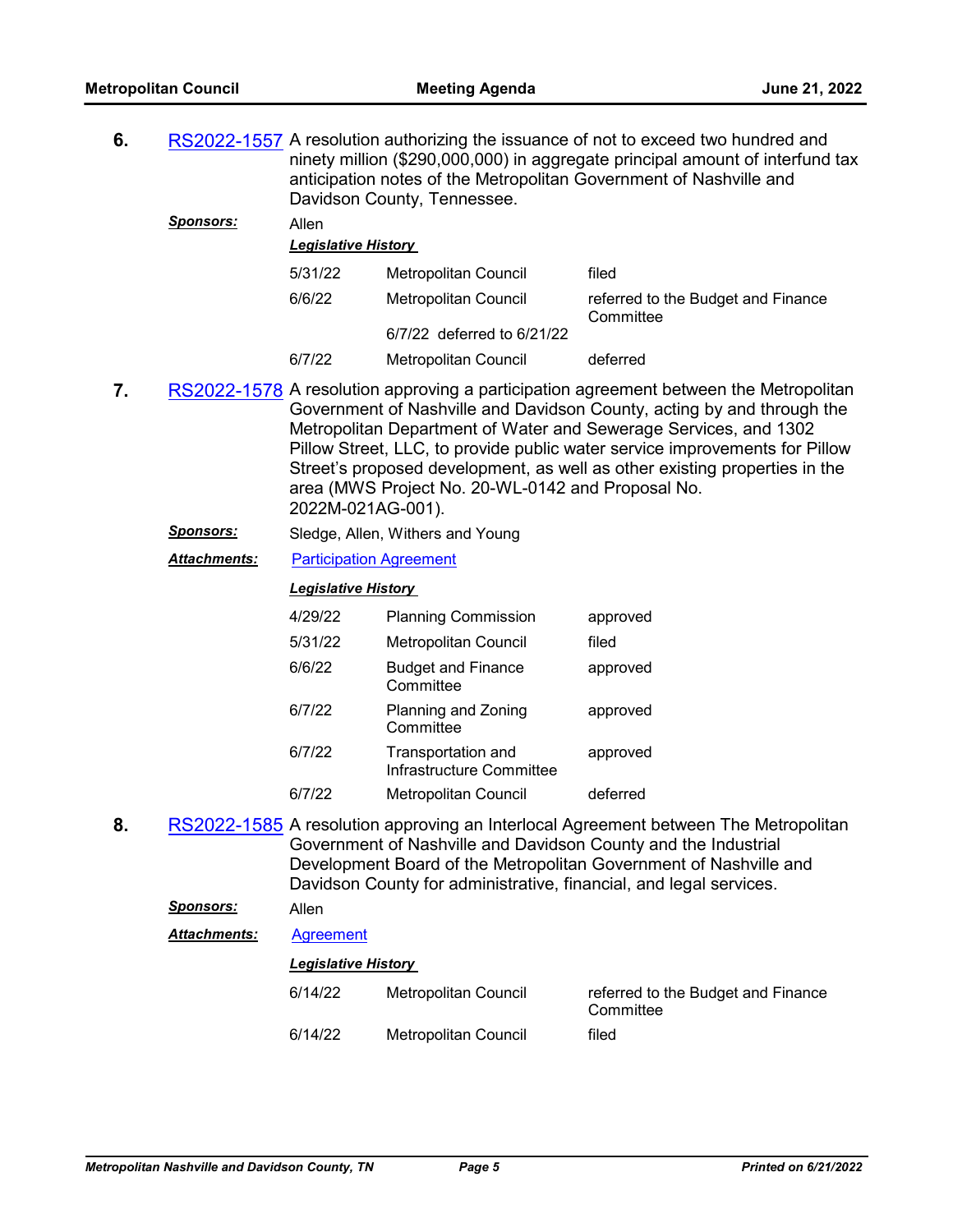| 9.  |                     | RS2022-1586 A resolution accepting a grant from the Tennessee Department of Mental<br>Health and Substance Abuse Services, to the Metropolitan Government,<br>acting by and through the State Trial Courts, to provide the Tennessee<br>Certified Recovery Court Program (TCRCP) at the Davidson County<br>Residential Drug Court to enable the establishment of adult drug court<br>programs to address the needs of non-violent offenders. |                             |                                                                   |  |  |
|-----|---------------------|----------------------------------------------------------------------------------------------------------------------------------------------------------------------------------------------------------------------------------------------------------------------------------------------------------------------------------------------------------------------------------------------------------------------------------------------|-----------------------------|-------------------------------------------------------------------|--|--|
|     | <u>Sponsors:</u>    | Allen, Welsch and Suara                                                                                                                                                                                                                                                                                                                                                                                                                      |                             |                                                                   |  |  |
|     | <b>Attachments:</b> | <b>Grant Exhibit</b>                                                                                                                                                                                                                                                                                                                                                                                                                         |                             |                                                                   |  |  |
|     |                     | <b>Legislative History</b>                                                                                                                                                                                                                                                                                                                                                                                                                   |                             |                                                                   |  |  |
|     |                     | 6/14/22                                                                                                                                                                                                                                                                                                                                                                                                                                      | Metropolitan Council        | referred to the Budget and Finance<br>Committee                   |  |  |
|     |                     | 6/14/22                                                                                                                                                                                                                                                                                                                                                                                                                                      | <b>Metropolitan Council</b> | filed                                                             |  |  |
| 10. |                     | RS2022-1587 A resolution accepting an annual donation from the Nashville Convention &<br>Visitors Corp in the amount of \$25,000 for up to five years to provide funds<br>for marketing the Nashville Municipal Auditorium.                                                                                                                                                                                                                  |                             |                                                                   |  |  |
|     | <u>Sponsors:</u>    | Allen and Bradford                                                                                                                                                                                                                                                                                                                                                                                                                           |                             |                                                                   |  |  |
|     | <b>Attachments:</b> | <b>Exhibit</b>                                                                                                                                                                                                                                                                                                                                                                                                                               |                             |                                                                   |  |  |
|     |                     | <b>Legislative History</b>                                                                                                                                                                                                                                                                                                                                                                                                                   |                             |                                                                   |  |  |
|     |                     | 6/14/22                                                                                                                                                                                                                                                                                                                                                                                                                                      | Metropolitan Council        | referred to the Budget and Finance<br>Committee                   |  |  |
|     |                     | 6/14/22                                                                                                                                                                                                                                                                                                                                                                                                                                      | Metropolitan Council        | referred to the Public Facilities, Arts,<br>and Culture Committee |  |  |
|     |                     | 6/14/22                                                                                                                                                                                                                                                                                                                                                                                                                                      | <b>Metropolitan Council</b> | filed                                                             |  |  |
| 11. |                     | RS2022-1588 A resolution accepting a donation from the Nashville Convention and<br>Visitors Corp to The Metropolitan Government of Nashville and Davidson<br>County, acting by and through the Metropolitan Nashville Planning<br>Commission, to provide supplemental funding for a music venue study.                                                                                                                                       |                             |                                                                   |  |  |

*Sponsors:* Allen, Withers, Syracuse, Gamble, VanReece and Styles

*Attachments:* [Exhibit A](http://nashville.legistar.com/gateway.aspx?M=F&ID=935d8da1-2031-4ad5-b2af-89ae1a50c5fd.PDF)

|         | <b>Legislative History</b>  |                                                  |  |  |  |  |
|---------|-----------------------------|--------------------------------------------------|--|--|--|--|
| 6/14/22 | <b>Metropolitan Council</b> | referred to the Budget and Finance<br>Committee  |  |  |  |  |
| 6/14/22 | <b>Metropolitan Council</b> | referred to the Planning and Zoning<br>Committee |  |  |  |  |
| 6/14/22 | Metropolitan Council        | filed                                            |  |  |  |  |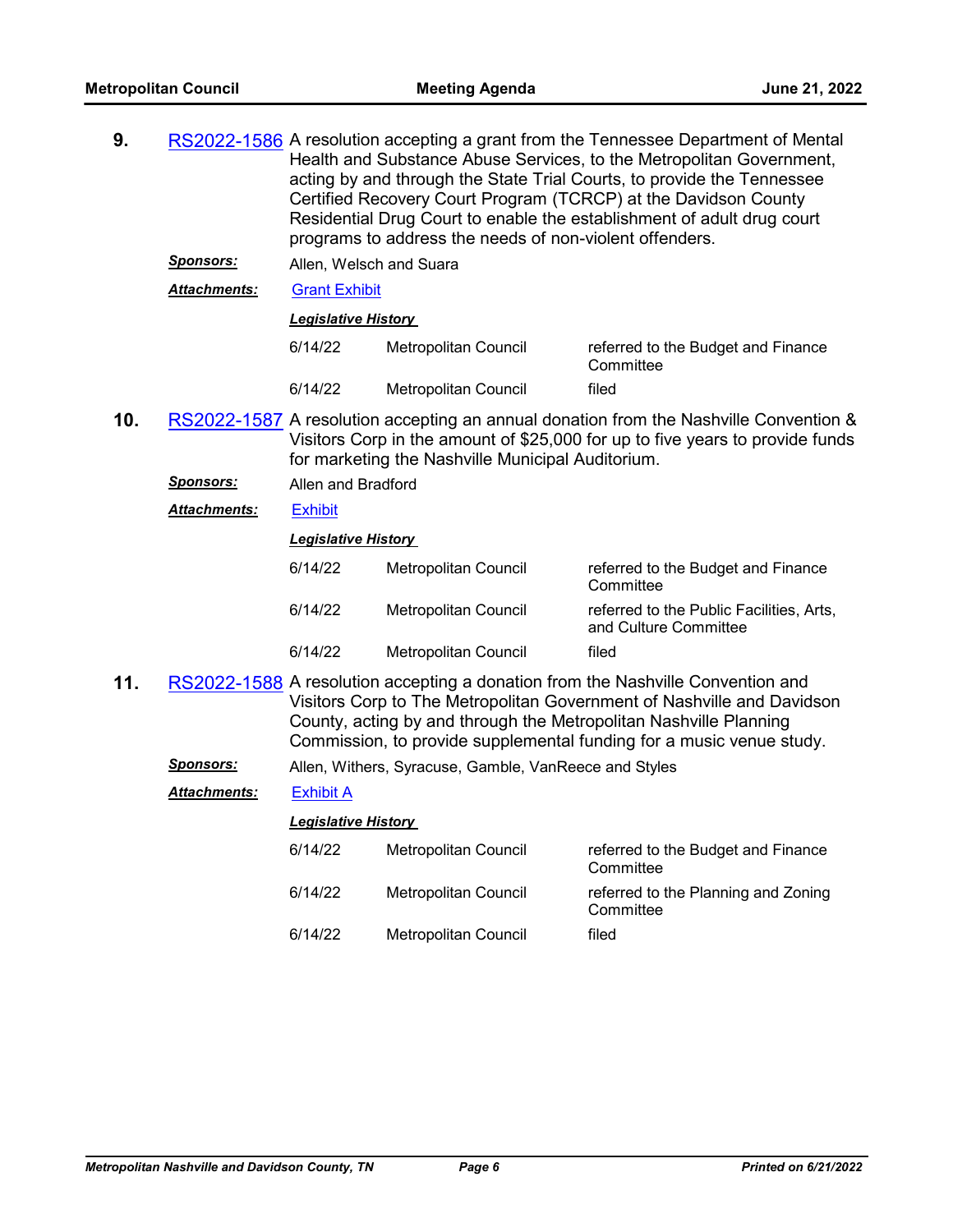| 12. |                     | RS2022-1589 A resolution accepting a donation from the Nashville Area Chamber of<br>Commerce to The Metropolitan Government of Nashville and Davidson<br>County, acting by and through the Metropolitan Nashville Planning<br>Commission, to provide supplemental funding for a music venue study |                                                       |                                                                                                                                                                                                                                                                                                                                                                                                       |  |  |
|-----|---------------------|---------------------------------------------------------------------------------------------------------------------------------------------------------------------------------------------------------------------------------------------------------------------------------------------------|-------------------------------------------------------|-------------------------------------------------------------------------------------------------------------------------------------------------------------------------------------------------------------------------------------------------------------------------------------------------------------------------------------------------------------------------------------------------------|--|--|
|     | <u>Sponsors:</u>    |                                                                                                                                                                                                                                                                                                   | Allen, Withers, Syracuse, Gamble, VanReece and Styles |                                                                                                                                                                                                                                                                                                                                                                                                       |  |  |
|     | <b>Attachments:</b> | <b>Exhibit A</b>                                                                                                                                                                                                                                                                                  |                                                       |                                                                                                                                                                                                                                                                                                                                                                                                       |  |  |
|     |                     |                                                                                                                                                                                                                                                                                                   | <b>Legislative History</b>                            |                                                                                                                                                                                                                                                                                                                                                                                                       |  |  |
|     |                     | 6/14/22<br>Metropolitan Council<br>referred to the Budget and Finance<br>Committee                                                                                                                                                                                                                |                                                       |                                                                                                                                                                                                                                                                                                                                                                                                       |  |  |
|     |                     | 6/14/22                                                                                                                                                                                                                                                                                           | Metropolitan Council                                  | referred to the Planning and Zoning<br>Committee                                                                                                                                                                                                                                                                                                                                                      |  |  |
|     |                     | 6/14/22                                                                                                                                                                                                                                                                                           | Metropolitan Council                                  | filed                                                                                                                                                                                                                                                                                                                                                                                                 |  |  |
| 13. |                     | RS2022-1590 A resolution appropriating the amount of \$100,000 from the General Fund<br>Reserve Fund for the purchase of equipment and building repairs for<br>various departments of The Metropolitan Government of Nashville and<br>Davidson County.                                            |                                                       |                                                                                                                                                                                                                                                                                                                                                                                                       |  |  |
|     | <u>Sponsors:</u>    | Sledge                                                                                                                                                                                                                                                                                            |                                                       |                                                                                                                                                                                                                                                                                                                                                                                                       |  |  |
|     | <b>Attachments:</b> | <b>Fairgrounds Information Sheet</b>                                                                                                                                                                                                                                                              |                                                       |                                                                                                                                                                                                                                                                                                                                                                                                       |  |  |
|     |                     | <b>Library Information Sheet</b>                                                                                                                                                                                                                                                                  |                                                       |                                                                                                                                                                                                                                                                                                                                                                                                       |  |  |
|     |                     | <b>Legislative History</b>                                                                                                                                                                                                                                                                        |                                                       |                                                                                                                                                                                                                                                                                                                                                                                                       |  |  |
|     |                     | 6/14/22                                                                                                                                                                                                                                                                                           | Metropolitan Council                                  | referred to the Budget and Finance<br>Committee                                                                                                                                                                                                                                                                                                                                                       |  |  |
|     |                     | 6/14/22                                                                                                                                                                                                                                                                                           | <b>Metropolitan Council</b>                           | filed                                                                                                                                                                                                                                                                                                                                                                                                 |  |  |
| 14. |                     |                                                                                                                                                                                                                                                                                                   |                                                       | RS2022-1591 A resolution to approve an interlocal cooperation and mutual aid agreement<br>between the Metropolitan Government of Nashville and Davidson County<br>("Metro") and the City of Brentwood, City of Franklin, City of Goodlettsville,<br>City of Hendersonville, City of Murfreesboro, and Wilson County, to create<br>and operate a US&R/Water Rescue Team that will provide response and |  |  |

*Sponsors:* Allen, Evans and Hancock

*Attachments:* [Agreement](http://nashville.legistar.com/gateway.aspx?M=F&ID=ccd6a101-c9ac-4a69-b0d2-bc6752f9acda.pdf)

*Legislative History* 

rescue services.

| 6/14/22 | Metropolitan Council | referred to the Budget and Finance<br>Committee       |
|---------|----------------------|-------------------------------------------------------|
| 6/14/22 | Metropolitan Council | referred to the Public Health and Safety<br>Committee |
| 6/14/22 | Metropolitan Council | filed                                                 |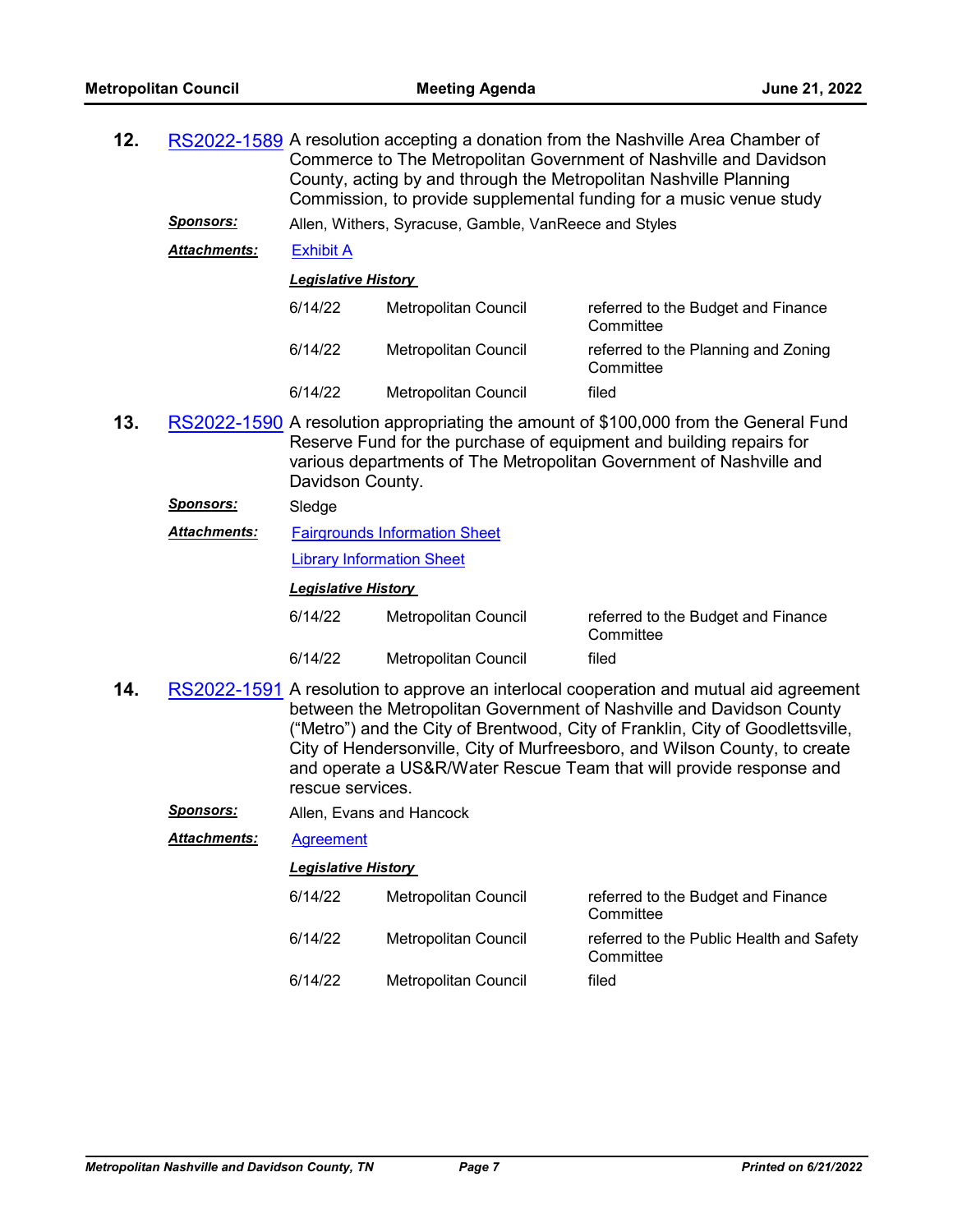| 15. |                      | RS2022-1592 A resolution approving an affiliation agreement between the Metropolitan<br>Government of Nashville and Davidson County, acting by and through the<br>Metropolitan Board of Health, and Lipscomb University to provide the<br>opportunity for students enrolled in various health professions to encounter<br>a wide range of clinical experience opportunities. |                                           |                                                                                                                                                                                                                                             |  |
|-----|----------------------|------------------------------------------------------------------------------------------------------------------------------------------------------------------------------------------------------------------------------------------------------------------------------------------------------------------------------------------------------------------------------|-------------------------------------------|---------------------------------------------------------------------------------------------------------------------------------------------------------------------------------------------------------------------------------------------|--|
|     | <u>Sponsors:</u>     | Evans, Welsch and Suara                                                                                                                                                                                                                                                                                                                                                      |                                           |                                                                                                                                                                                                                                             |  |
|     | <b>Attachments:</b>  | <b>Agreement</b>                                                                                                                                                                                                                                                                                                                                                             |                                           |                                                                                                                                                                                                                                             |  |
|     |                      | <b>Legislative History</b>                                                                                                                                                                                                                                                                                                                                                   |                                           |                                                                                                                                                                                                                                             |  |
|     |                      | 6/14/22                                                                                                                                                                                                                                                                                                                                                                      | Metropolitan Council                      | referred to the Public Health and Safety<br>Committee                                                                                                                                                                                       |  |
|     |                      | 6/14/22                                                                                                                                                                                                                                                                                                                                                                      | Metropolitan Council                      | filed                                                                                                                                                                                                                                       |  |
| 16. |                      | RS2022-1593 A resolution appropriating a total of \$2,544,580.20 from the Nashville<br>Public Library to various non-profit organizations for the provision of free<br>and high-quality afterschool and summer programming through the<br>Library's Nashville After Zone Alliance out-of-school time coordinating<br>system.                                                 |                                           |                                                                                                                                                                                                                                             |  |
|     | <b>Sponsors:</b>     |                                                                                                                                                                                                                                                                                                                                                                              | Allen, Bradford, Welsch, Gamble and Suara |                                                                                                                                                                                                                                             |  |
|     | <b>Attachments:</b>  | <b>Grant Contracts</b>                                                                                                                                                                                                                                                                                                                                                       |                                           |                                                                                                                                                                                                                                             |  |
|     |                      | <b>Legislative History</b>                                                                                                                                                                                                                                                                                                                                                   |                                           |                                                                                                                                                                                                                                             |  |
|     |                      | 6/14/22                                                                                                                                                                                                                                                                                                                                                                      | Metropolitan Council                      | referred to the Budget and Finance<br>Committee                                                                                                                                                                                             |  |
|     |                      | 6/14/22                                                                                                                                                                                                                                                                                                                                                                      | Metropolitan Council                      | referred to the Public Facilities, Arts,<br>and Culture Committee                                                                                                                                                                           |  |
|     |                      | 6/14/22                                                                                                                                                                                                                                                                                                                                                                      | Metropolitan Council                      | filed                                                                                                                                                                                                                                       |  |
| 17. |                      |                                                                                                                                                                                                                                                                                                                                                                              | court at Woodmont Park.                   | RS2022-1594 A resolution accepting an in-kind grant from the Friends of Woodmont Park<br>to the Metropolitan Government, acting by and through the Metropolitan<br>Board of Parks and Recreation, to provide improvements to the basketball |  |
|     | <b>Sponsors:</b>     |                                                                                                                                                                                                                                                                                                                                                                              | Murphy, Allen and Bradford                |                                                                                                                                                                                                                                             |  |
|     | <u> Attachments:</u> | <b>Grant Exhibit</b>                                                                                                                                                                                                                                                                                                                                                         |                                           |                                                                                                                                                                                                                                             |  |
|     |                      | <b>Legislative History</b>                                                                                                                                                                                                                                                                                                                                                   |                                           |                                                                                                                                                                                                                                             |  |
|     |                      | 6/14/22                                                                                                                                                                                                                                                                                                                                                                      | Metropolitan Council                      | referred to the Budget and Finance<br>Committee                                                                                                                                                                                             |  |
|     |                      | 6/14/22                                                                                                                                                                                                                                                                                                                                                                      | <b>Metropolitan Council</b>               | referred to the Public Facilities, Arts,<br>and Culture Committee                                                                                                                                                                           |  |

6/14/22 Metropolitan Council filed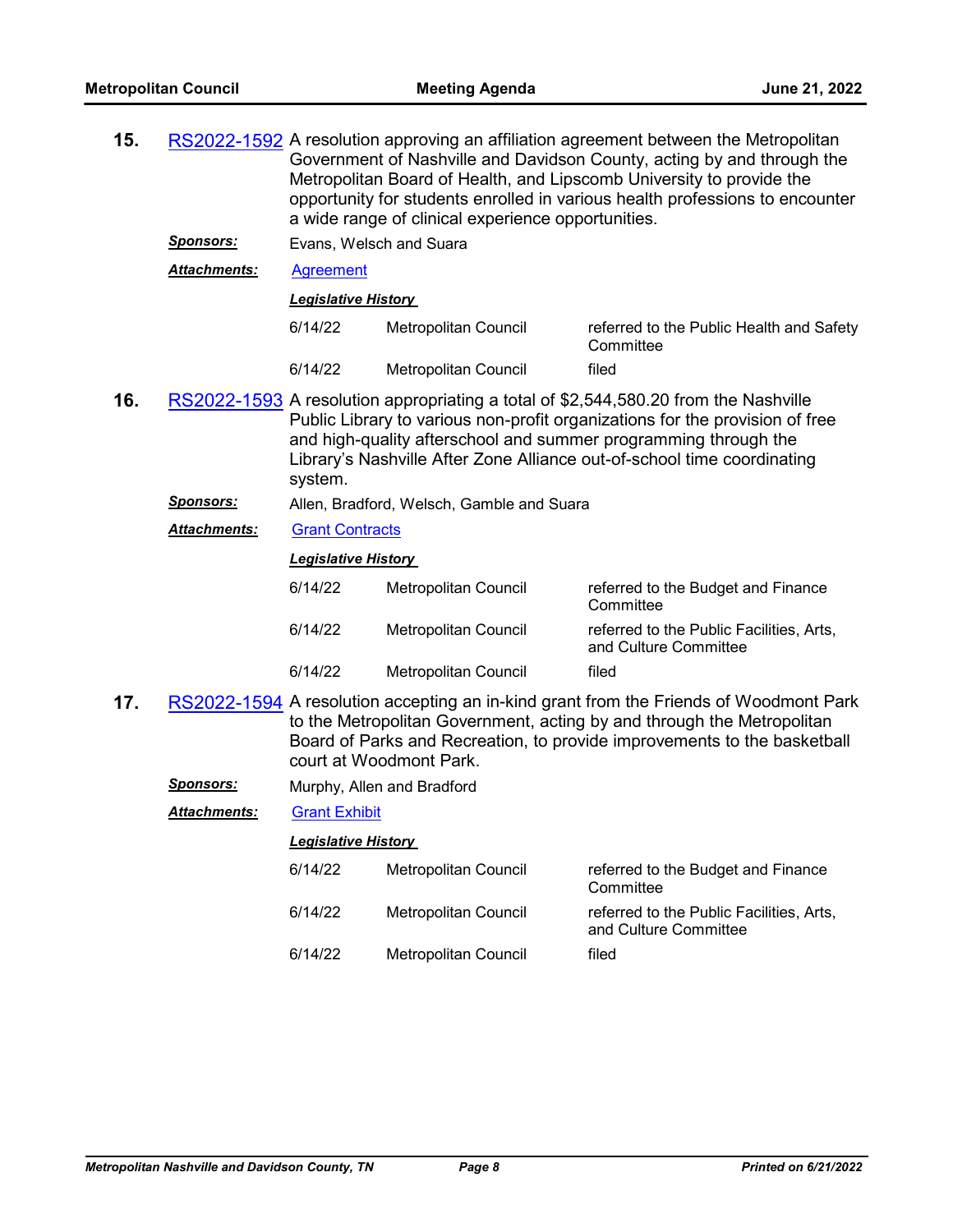| 18. |                     | RS2022-1595 A resolution authorizing the Metropolitan Department of Law to<br>compromise and settle Nicole Jordon's claim against the Metropolitan<br>Government of Nashville and Davidson County in the amount of<br>\$115,000.00, with \$10,000.00 reflecting back pay to be paid from the Parks<br>and Recreation operating budget and the remaining \$105,000.00 to be<br>from the Judgments and Losses Fund. |                                                                                                                                                                              |                                                                                                                                                                                                                                                                                                          |  |  |
|-----|---------------------|-------------------------------------------------------------------------------------------------------------------------------------------------------------------------------------------------------------------------------------------------------------------------------------------------------------------------------------------------------------------------------------------------------------------|------------------------------------------------------------------------------------------------------------------------------------------------------------------------------|----------------------------------------------------------------------------------------------------------------------------------------------------------------------------------------------------------------------------------------------------------------------------------------------------------|--|--|
|     | <u>Sponsors:</u>    | Allen                                                                                                                                                                                                                                                                                                                                                                                                             |                                                                                                                                                                              |                                                                                                                                                                                                                                                                                                          |  |  |
|     | <b>Attachments:</b> | <b>Letter to Metro Clerk</b>                                                                                                                                                                                                                                                                                                                                                                                      |                                                                                                                                                                              |                                                                                                                                                                                                                                                                                                          |  |  |
|     |                     | <b>Legislative History</b>                                                                                                                                                                                                                                                                                                                                                                                        |                                                                                                                                                                              |                                                                                                                                                                                                                                                                                                          |  |  |
|     |                     | 6/14/22                                                                                                                                                                                                                                                                                                                                                                                                           | Metropolitan Council                                                                                                                                                         | referred to the Budget and Finance<br>Committee                                                                                                                                                                                                                                                          |  |  |
|     |                     | 6/14/22                                                                                                                                                                                                                                                                                                                                                                                                           | Metropolitan Council                                                                                                                                                         | filed                                                                                                                                                                                                                                                                                                    |  |  |
| 19. |                     |                                                                                                                                                                                                                                                                                                                                                                                                                   |                                                                                                                                                                              | RS2022-1596 A resolution approving the Third Amendment to an agreement between the<br>Metropolitan Government of Nashville and Davidson County and Infor<br>(US), Inc. to provide maintenance and support of workforce time and<br>attendance software for the Metropolitan Nashville Police Department. |  |  |
|     | <u>Sponsors:</u>    | Allen and Evans                                                                                                                                                                                                                                                                                                                                                                                                   |                                                                                                                                                                              |                                                                                                                                                                                                                                                                                                          |  |  |
|     | <b>Attachments:</b> |                                                                                                                                                                                                                                                                                                                                                                                                                   | <b>Agreement Third Amendment</b>                                                                                                                                             |                                                                                                                                                                                                                                                                                                          |  |  |
|     |                     | <b>Legislative History</b>                                                                                                                                                                                                                                                                                                                                                                                        |                                                                                                                                                                              |                                                                                                                                                                                                                                                                                                          |  |  |
|     |                     | 6/14/22                                                                                                                                                                                                                                                                                                                                                                                                           | Metropolitan Council                                                                                                                                                         | referred to the Budget and Finance<br>Committee                                                                                                                                                                                                                                                          |  |  |
|     |                     | 6/14/22                                                                                                                                                                                                                                                                                                                                                                                                           | Metropolitan Council                                                                                                                                                         | referred to the Public Health and Safety<br>Committee                                                                                                                                                                                                                                                    |  |  |
|     |                     | 6/14/22                                                                                                                                                                                                                                                                                                                                                                                                           | Metropolitan Council                                                                                                                                                         | filed                                                                                                                                                                                                                                                                                                    |  |  |
| 20. |                     |                                                                                                                                                                                                                                                                                                                                                                                                                   |                                                                                                                                                                              | RS2022-1597 A resolution classifying public roads in Davidson County, Tennessee.                                                                                                                                                                                                                         |  |  |
|     | <u>Sponsors:</u>    | Young                                                                                                                                                                                                                                                                                                                                                                                                             |                                                                                                                                                                              |                                                                                                                                                                                                                                                                                                          |  |  |
|     | <b>Attachments:</b> | <b>Exhibit</b>                                                                                                                                                                                                                                                                                                                                                                                                    |                                                                                                                                                                              |                                                                                                                                                                                                                                                                                                          |  |  |
|     |                     | <b>Legislative History</b>                                                                                                                                                                                                                                                                                                                                                                                        |                                                                                                                                                                              |                                                                                                                                                                                                                                                                                                          |  |  |
|     |                     | 6/14/22                                                                                                                                                                                                                                                                                                                                                                                                           | Metropolitan Council                                                                                                                                                         | referred to the Transportation and<br>Infrastructure Committee                                                                                                                                                                                                                                           |  |  |
|     |                     | 6/14/22                                                                                                                                                                                                                                                                                                                                                                                                           | <b>Metropolitan Council</b>                                                                                                                                                  | filed                                                                                                                                                                                                                                                                                                    |  |  |
| 21. |                     |                                                                                                                                                                                                                                                                                                                                                                                                                   | RS2022-1598 A resolution authorizing the Metropolitan Department of Law to<br>amount of \$24,000.00, and that said amount be paid out of the<br>Self-Insured Liability Fund. | compromise and settle the personal injury claim of Kristen Jenkins against<br>the Metropolitan Government of Nashville and Davidson County in the                                                                                                                                                        |  |  |
|     | <u>Sponsors:</u>    | Allen                                                                                                                                                                                                                                                                                                                                                                                                             |                                                                                                                                                                              |                                                                                                                                                                                                                                                                                                          |  |  |
|     | Attachments:        | <b>Letter to Metro Clerk</b>                                                                                                                                                                                                                                                                                                                                                                                      |                                                                                                                                                                              |                                                                                                                                                                                                                                                                                                          |  |  |
|     |                     | <b>Legislative History</b>                                                                                                                                                                                                                                                                                                                                                                                        |                                                                                                                                                                              |                                                                                                                                                                                                                                                                                                          |  |  |
|     |                     | 6/14/22                                                                                                                                                                                                                                                                                                                                                                                                           | Metropolitan Council                                                                                                                                                         | referred to the Budget and Finance<br>Committee                                                                                                                                                                                                                                                          |  |  |
|     |                     | 6/14/22                                                                                                                                                                                                                                                                                                                                                                                                           | Metropolitan Council                                                                                                                                                         | filed                                                                                                                                                                                                                                                                                                    |  |  |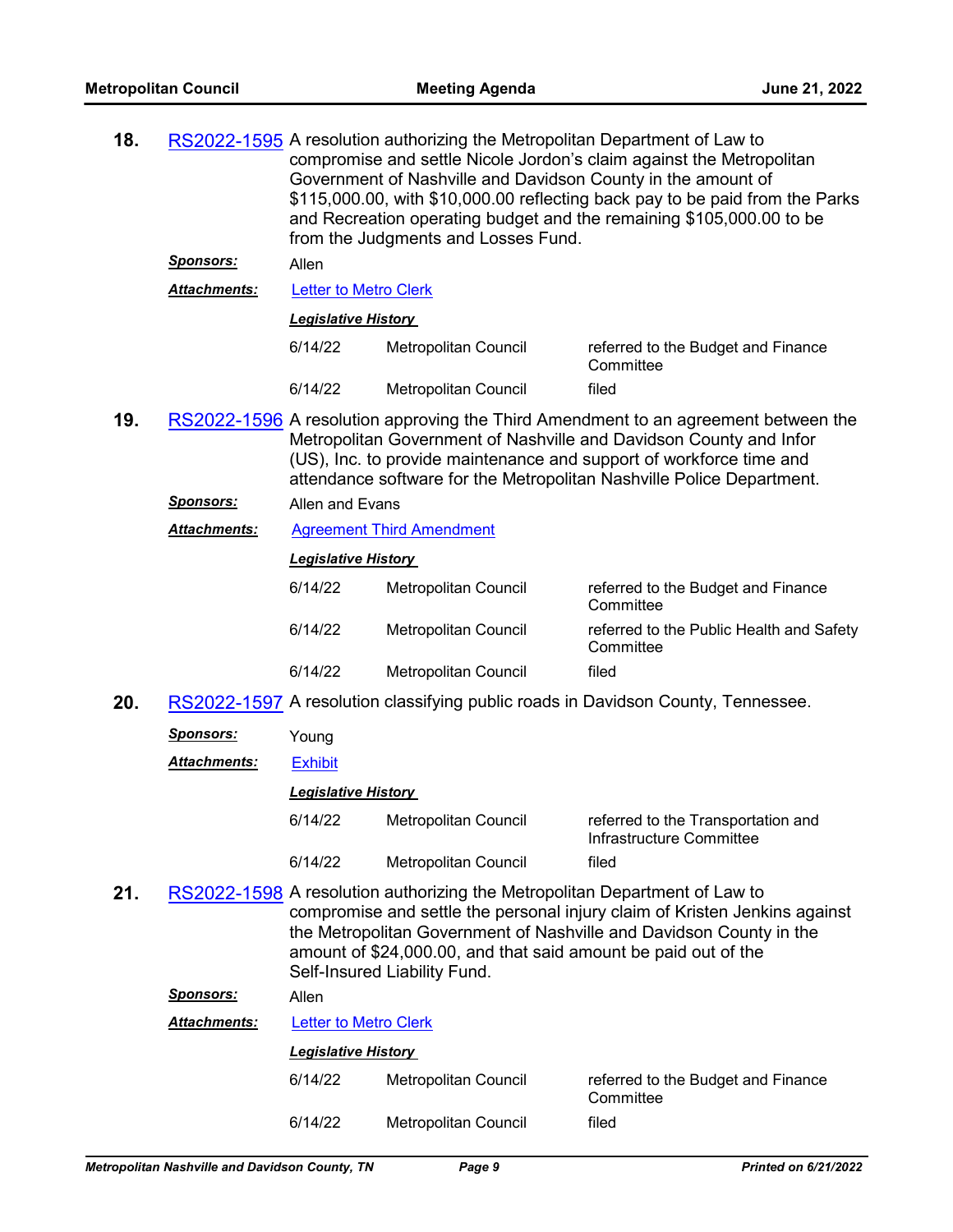| 22. |                     | RS2022-1599 A resolution appropriating up to \$2.5M annually through a grant contract by<br>and between The Metropolitan Government of Nashville and Davidson<br>County, acting by and through the Metropolitan Department of Water and<br>Sewerage Services, and the Cumberland River Compact to provide tree<br>canopy restoration and maintenance. |                                                            |                                                                                                                                                                                                                                                                                                             |  |  |  |
|-----|---------------------|-------------------------------------------------------------------------------------------------------------------------------------------------------------------------------------------------------------------------------------------------------------------------------------------------------------------------------------------------------|------------------------------------------------------------|-------------------------------------------------------------------------------------------------------------------------------------------------------------------------------------------------------------------------------------------------------------------------------------------------------------|--|--|--|
|     | <u>Sponsors:</u>    | Allen, Young, Welsch and Hancock                                                                                                                                                                                                                                                                                                                      |                                                            |                                                                                                                                                                                                                                                                                                             |  |  |  |
|     | Attachments:        | <b>Grant Contract</b>                                                                                                                                                                                                                                                                                                                                 |                                                            |                                                                                                                                                                                                                                                                                                             |  |  |  |
|     |                     | <b>Legislative History</b>                                                                                                                                                                                                                                                                                                                            |                                                            |                                                                                                                                                                                                                                                                                                             |  |  |  |
|     |                     | 6/14/22                                                                                                                                                                                                                                                                                                                                               | Metropolitan Council                                       | referred to the Budget and Finance<br>Committee                                                                                                                                                                                                                                                             |  |  |  |
|     |                     | 6/14/22                                                                                                                                                                                                                                                                                                                                               | Metropolitan Council                                       | referred to the Transportation and<br>Infrastructure Committee                                                                                                                                                                                                                                              |  |  |  |
|     |                     | 6/14/22                                                                                                                                                                                                                                                                                                                                               | <b>Metropolitan Council</b>                                | filed                                                                                                                                                                                                                                                                                                       |  |  |  |
| 23. |                     | RS2022-1600 A resolution authorizing The Metropolitan Government of Nashville and<br>Davidson County, through the Department of Water and Sewerage<br>Services, to enter into a waste data pilot program with Rubicon Global, LLC<br>and to accept a donation of \$14,592.00 for hardware, software and<br>services associated with the program.      |                                                            |                                                                                                                                                                                                                                                                                                             |  |  |  |
|     | <u>Sponsors:</u>    | Allen and Young                                                                                                                                                                                                                                                                                                                                       |                                                            |                                                                                                                                                                                                                                                                                                             |  |  |  |
|     | Attachments:        | Memorandum of Understanding                                                                                                                                                                                                                                                                                                                           |                                                            |                                                                                                                                                                                                                                                                                                             |  |  |  |
|     |                     | <b>Legislative History</b>                                                                                                                                                                                                                                                                                                                            |                                                            |                                                                                                                                                                                                                                                                                                             |  |  |  |
|     |                     | 6/14/22                                                                                                                                                                                                                                                                                                                                               | Metropolitan Council                                       | referred to the Budget and Finance<br>Committee                                                                                                                                                                                                                                                             |  |  |  |
|     |                     | 6/14/22                                                                                                                                                                                                                                                                                                                                               | Metropolitan Council                                       | referred to the Transportation and<br>Infrastructure Committee                                                                                                                                                                                                                                              |  |  |  |
|     |                     | 6/14/22                                                                                                                                                                                                                                                                                                                                               | Metropolitan Council                                       | filed                                                                                                                                                                                                                                                                                                       |  |  |  |
| 24. |                     |                                                                                                                                                                                                                                                                                                                                                       | Nos. 2020M-044ES-002 and 2022M-078ES-001).                 | RS2022-1601 A resolution to amend Ordinance No. BL2020-353, as amended, to<br>authorize The Metropolitan Government of Nashville and Davidson County<br>to accept an additional fire hydrant assembly, for property located at 810<br>Division Street (MWS Project Nos. 20-SL-59 and 20-WL-139 and Proposal |  |  |  |
|     | <b>Sponsors:</b>    |                                                                                                                                                                                                                                                                                                                                                       | OConnell, Withers and Young                                |                                                                                                                                                                                                                                                                                                             |  |  |  |
|     | <b>Attachments:</b> | <b>Exhibit</b>                                                                                                                                                                                                                                                                                                                                        |                                                            |                                                                                                                                                                                                                                                                                                             |  |  |  |
|     |                     | <b>Legislative History</b>                                                                                                                                                                                                                                                                                                                            |                                                            |                                                                                                                                                                                                                                                                                                             |  |  |  |
|     |                     | 4/30/20                                                                                                                                                                                                                                                                                                                                               | <b>Planning Commission</b><br>Proposal No. 2020M-044ES-002 | approved                                                                                                                                                                                                                                                                                                    |  |  |  |
|     |                     | 5/23/22                                                                                                                                                                                                                                                                                                                                               | <b>Planning Commission</b><br>Proposal No. 2022M-078ES-001 | approved                                                                                                                                                                                                                                                                                                    |  |  |  |
|     |                     | 6/14/22                                                                                                                                                                                                                                                                                                                                               | Metropolitan Council                                       | referred to the Planning and Zoning<br>Committee                                                                                                                                                                                                                                                            |  |  |  |
|     |                     | 6/14/22                                                                                                                                                                                                                                                                                                                                               | Metropolitan Council                                       | referred to the Transportation and<br>Infrastructure Committee                                                                                                                                                                                                                                              |  |  |  |
|     |                     | 6/14/22                                                                                                                                                                                                                                                                                                                                               | Metropolitan Council                                       | filed                                                                                                                                                                                                                                                                                                       |  |  |  |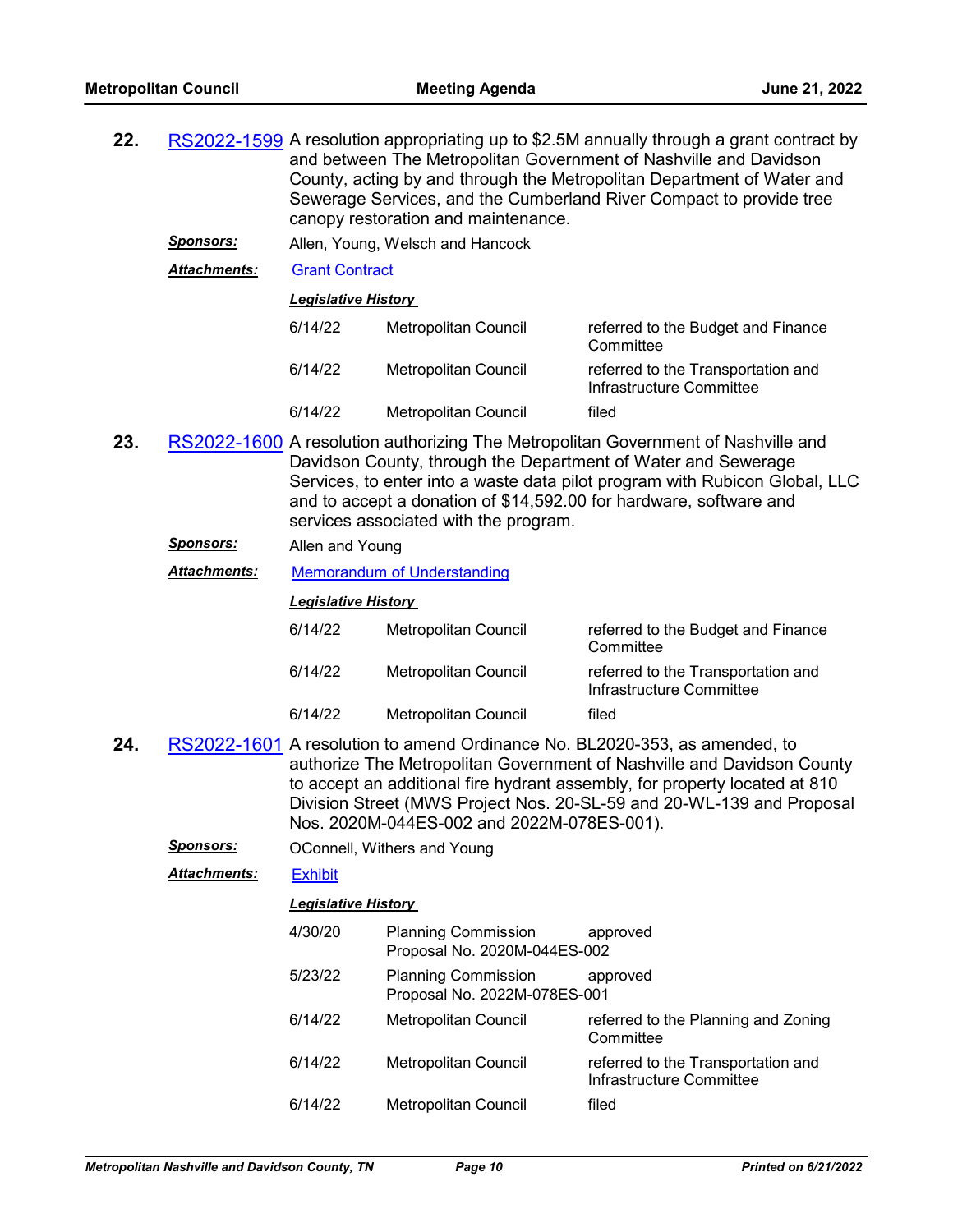**25.** [RS2022-1602](http://nashville.legistar.com/gateway.aspx?m=l&id=/matter.aspx?key=14658) A resolution honoring Decosta Jenkins upon the occasion of his retirement

|     |                  | as President and CEO of Nashville Electric Service. |                                  |                                                                                                                                                                |  |
|-----|------------------|-----------------------------------------------------|----------------------------------|----------------------------------------------------------------------------------------------------------------------------------------------------------------|--|
|     | <u>Sponsors:</u> | Hurt and Suara<br><b>Legislative History</b>        |                                  |                                                                                                                                                                |  |
|     |                  | 6/14/22                                             | Metropolitan Council             | referred to the Rules, Confirmations,<br>and Public Elections Committee                                                                                        |  |
|     |                  | 6/14/22                                             | Metropolitan Council             | filed                                                                                                                                                          |  |
| 26. |                  |                                                     | Board for calling for the same.  | RS2022-1603 A Resolution recommending TVA pursue solar and storage investments in<br>Middle Tennessee and expressing support to the Nashville Electric Service |  |
|     | <b>Sponsors:</b> | and Bradford<br><b>Legislative History</b>          |                                  | OConnell, Hausser, Sledge, Allen, Hurt, Sepulveda, Hancock, Henderson, Benedict                                                                                |  |
|     |                  | 6/14/22                                             | Metropolitan Council             | referred to the Rules, Confirmations,<br>and Public Elections Committee                                                                                        |  |
|     |                  | 6/14/22                                             | Metropolitan Council             | filed                                                                                                                                                          |  |
| 27. |                  | June 23, 2022.                                      |                                  | RS2022-1604 A resolution recognizing the 50th anniversary of the passage of Title IX on                                                                        |  |
|     | <b>Sponsors:</b> | Hausser and Hurt<br><b>Legislative History</b>      |                                  | VanReece, Pulley, Vercher, Nash, Syracuse, Hancock, Allen, Swope, Withers,<br>Styles, OConnell, Gamble, Rutherford, Sledge, Evans, Toombs, Benedict, Suara,    |  |
|     |                  | 6/14/22                                             | <b>Metropolitan Council</b>      | referred to the Rules, Confirmations,<br>and Public Elections Committee                                                                                        |  |
|     |                  | 6/14/22                                             | Metropolitan Council             | filed                                                                                                                                                          |  |
| 28. |                  | Month."                                             |                                  | RS2022-1605 A Resolution recognizing June 2022 as "Alzheimer's and Brain Awareness"                                                                            |  |
|     | <b>Sponsors:</b> | <b>Bradford</b><br><b>Legislative History</b>       |                                  |                                                                                                                                                                |  |
|     |                  | 6/14/22                                             | Metropolitan Council             | referred to the Rules, Confirmations,<br>and Public Elections Committee                                                                                        |  |
|     |                  | 6/14/22                                             | <b>Metropolitan Council</b>      | filed                                                                                                                                                          |  |
| 29. |                  |                                                     | Nashville and Davidson County.   | RS2022-1606 A Resolution recognizing June 20, 2022 as World Refugee Day in                                                                                     |  |
|     | <b>Sponsors:</b> | <b>Legislative History</b>                          | Druffel, Gamble, Taylor and Hurt | Suara, Syracuse, Withers, Hausser, Welsch, OConnell, Benedict, Sledge,<br>Hancock, Styles, Bradford, Nash, Allen, Vercher, Henderson, Toombs, VanReece,        |  |
|     |                  | 6/14/22                                             | Metropolitan Council             | referred to the Rules, Confirmations,<br>and Public Elections Committee                                                                                        |  |
|     |                  | 6/14/22                                             | Metropolitan Council             | filed                                                                                                                                                          |  |
|     |                  |                                                     |                                  |                                                                                                                                                                |  |
|     |                  |                                                     |                                  |                                                                                                                                                                |  |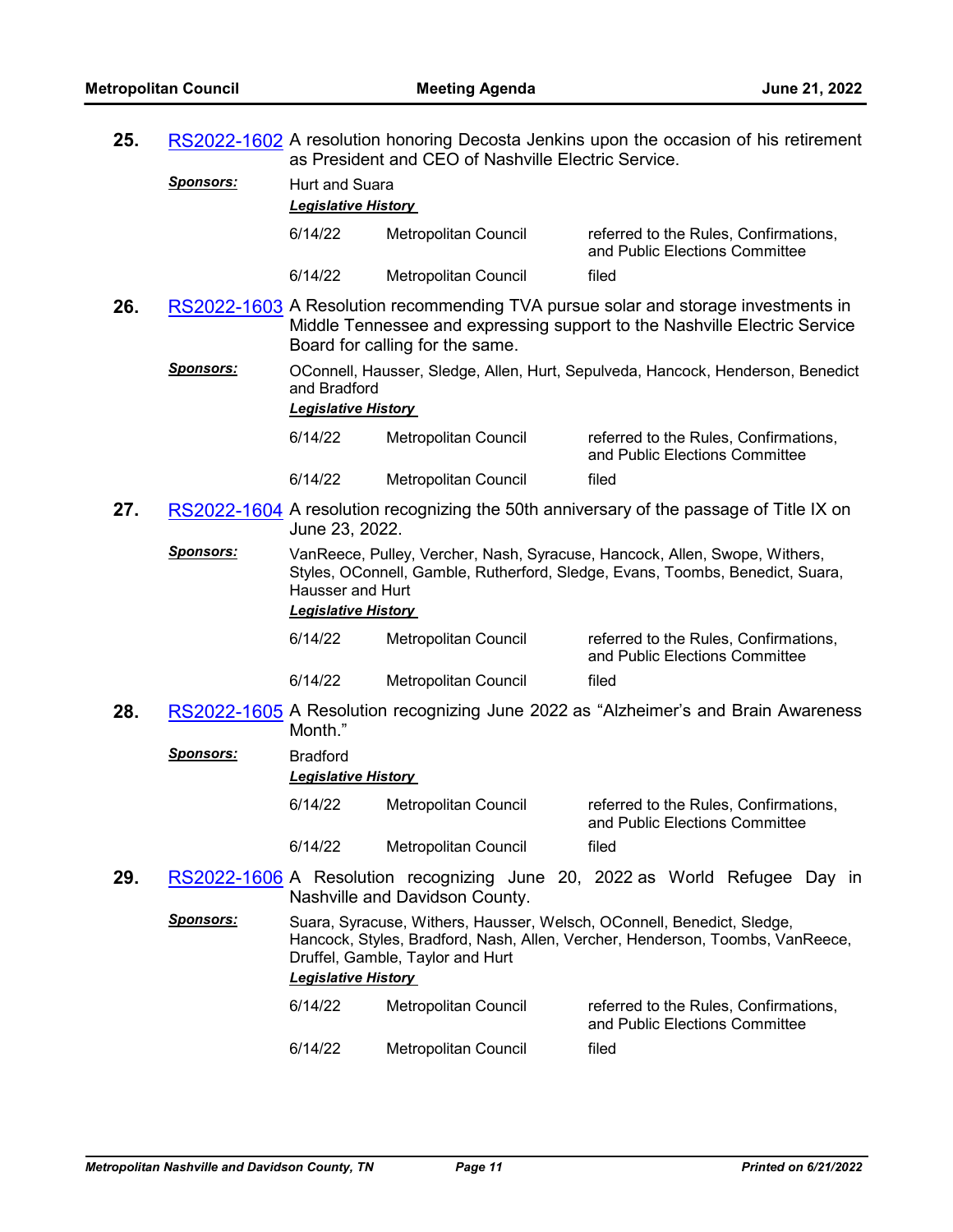## **H. Late Resolutions**

- H1. RS2022-XXX A resolution celebrating the first observance of Juneteenth as an official **X (Porterfield)** Metropolitan Government holiday and recognizing June 19, 2022 as Juneteenth in Nashville and Davidson County.
	- *Sponsors:* Porterfield and Allen *Legislative History*

6/16/22 Metropolitan Council referred to the Rules, Confirmations, and Public Elections Committee

## **I. Bills on Introduction and First Reading**

- **30.** [BL2022-1328](http://nashville.legistar.com/gateway.aspx?m=l&id=/matter.aspx?key=14654) An Ordinance amending Section 17.16.060 of the Metropolitan Code, Zoning Regulations to delete the limitations on veterinarian facility size and the number of veterinarian establishments per lot in zoning districts where the veterinarian use is permitted conditionally (Proposal No. 2022Z-010TX-001).
	- *Sponsors:* Evans *Legislative History*  6/14/22 Metropolitan Council filed 6/14/22 Metropolitan Council referred to the Planning Commission
- **31.** [BL2022-1329](http://nashville.legistar.com/gateway.aspx?m=l&id=/matter.aspx?key=14642) An ordinance permitting the Metropolitan Tourism and Convention Commission to hold its public meetings at the offices of the Nashville Convention & Visitors Corp.
	- *Sponsors:* Allen and Bradford

*Attachments:* [Exhibit A](http://nashville.legistar.com/gateway.aspx?M=F&ID=650add16-2cff-4505-837c-1ea6ace161c7.pdf)

## *Legislative History*

6/14/22 Metropolitan Council filed

- **32.** [BL2022-1330](http://nashville.legistar.com/gateway.aspx?m=l&id=/matter.aspx?key=14639) An ordinance approving a lease agreement between the Metropolitan Government of Nashville and Davidson County, by and through the Department of General Services, and 5620 Nolensville Pike, LLC for use of office space at 5620 Nolensville Pike (Parcel No. 16100030500) (Proposal No. 2022M-025AG-001).
	- *Sponsors:* Allen and Withers
	- *Attachments:* [Lease Agreement](http://nashville.legistar.com/gateway.aspx?M=F&ID=bd2012dc-bed1-4fed-9c96-8073031a7a21.pdf)

*Legislative History* 

5/23/22 Planning Commission approved

- 6/14/22 Metropolitan Council filed
- **33.** [BL2022-1331](http://nashville.legistar.com/gateway.aspx?m=l&id=/matter.aspx?key=14652) An ordinance renaming the WeGo Central public transit station of the Metropolitan Transit Authority located at 400 Dr. Martin L. King, Jr. Blvd. as the "Elizabeth Duff Transit Center at WeGo Central."
	- *Sponsors:* Suara, OConnell, Porterfield, Styles, Toombs, Vercher, Gamble and Taylor *Legislative History* 
		- 6/14/22 Metropolitan Council filed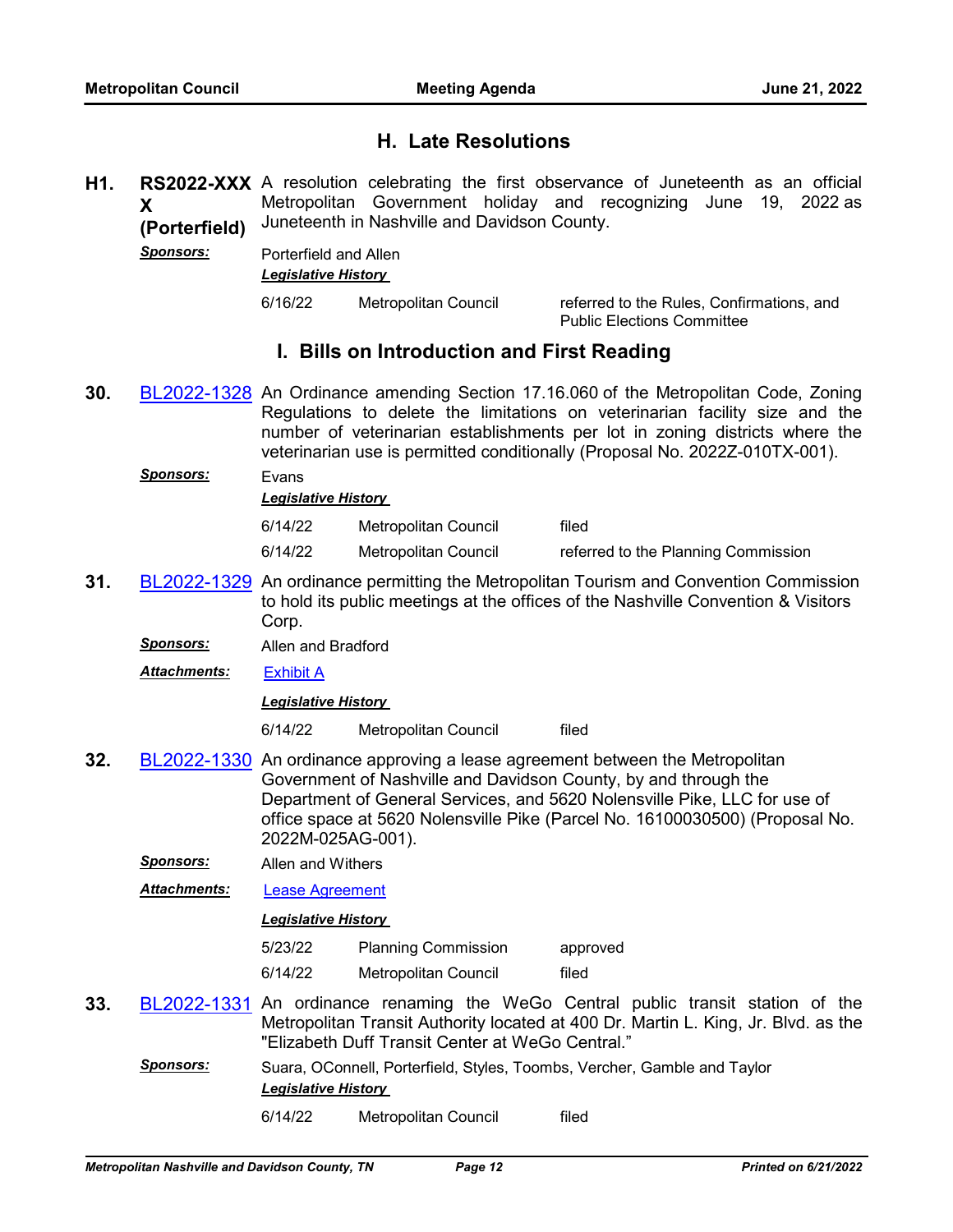- **34.** [BL2022-1332](http://nashville.legistar.com/gateway.aspx?m=l&id=/matter.aspx?key=14653) An ordinance naming the North Nashville Transit Center, to be located at 2521 Clarksville Highway at 26th Avenue North, under the operation of the Metropolitan Transit Authority as the "Ernest 'Rip' Patton North Nashville Transit Center."
	- *Sponsors:* Suara, Taylor, OConnell, Porterfield, Styles, Toombs, Vercher and Gamble *Legislative History*

6/14/22 Metropolitan Council filed

**35.** [BL2022-1333](http://nashville.legistar.com/gateway.aspx?m=l&id=/matter.aspx?key=14648) An ordinance readopting the Code of The Metropolitan Government of Nashville and Davidson County, Tennessee, prepared by Municipal Code Corporation including supplemental and replacement pages thereof, containing certain ordinances of a general and permanent nature enacted on or before March 3, 2022.

*Sponsors:* Vercher

*Legislative History* 

6/14/22 Metropolitan Council filed

- **36.** [BL2022-1334](http://nashville.legistar.com/gateway.aspx?m=l&id=/matter.aspx?key=14646) An ordinance to amend the Geographic Information Systems Street and Alley Centerline Layer for the Metropolitan Government of Nashville and Davidson County by abandoning Alley Number 708 right-of-way from Duncan Street eastward to unimproved Meredith Avenue right-of-way. (Proposal Number 2022M-001AB-001).
	- *Sponsors:* OConnell, Withers and Young

*Attachments:* [Exhibit](http://nashville.legistar.com/gateway.aspx?M=F&ID=51f19389-3f5c-4f5d-b3dc-8096246f8961.pdf)

*Legislative History* 

| 3/1/22  | <b>Planning Commission</b> | approved |
|---------|----------------------------|----------|
| 6/14/22 | Metropolitan Council       | filed    |

- **37.** [BL2022-1335](http://nashville.legistar.com/gateway.aspx?m=l&id=/matter.aspx?key=14632) An ordinance authorizing The Metropolitan Government of Nashville and Davidson County to abandon existing storm sewer line, storm catch basins and easement rights, for seven properties located on California Avenue, Edison Park Lane and 57th Avenue North (Proposal No. 2022M-085ES-001).
	- **Sponsors:** Roberts, Withers and Young

*Attachments:* [Exhibit](http://nashville.legistar.com/gateway.aspx?M=F&ID=e71df993-1daf-49b1-8144-912e7d80334c.pdf)

### *Legislative History*

| 5/23/22 | <b>Planning Commission</b> | approved |
|---------|----------------------------|----------|
| 6/14/22 | Metropolitan Council       | filed    |

**38.** [BL2022-1336](http://nashville.legistar.com/gateway.aspx?m=l&id=/matter.aspx?key=14627) An ordinance authorizing The Metropolitan Government of Nashville and Davidson County to accept new sanitary sewer manholes, for property located 500 Platform Way South, also known as Nashville Yards Parcel 3, (MWS Project No. 22-SL-79 and Proposal No. 2022M-080ES-001).

**Sponsors: OConnell, Withers and Young** 

*Attachments:* [Exhibit](http://nashville.legistar.com/gateway.aspx?M=F&ID=8ae2fe0f-1b5b-4f27-859c-aff2d2b977e1.pdf)

## *Legislative History*

5/23/22 Planning Commission approved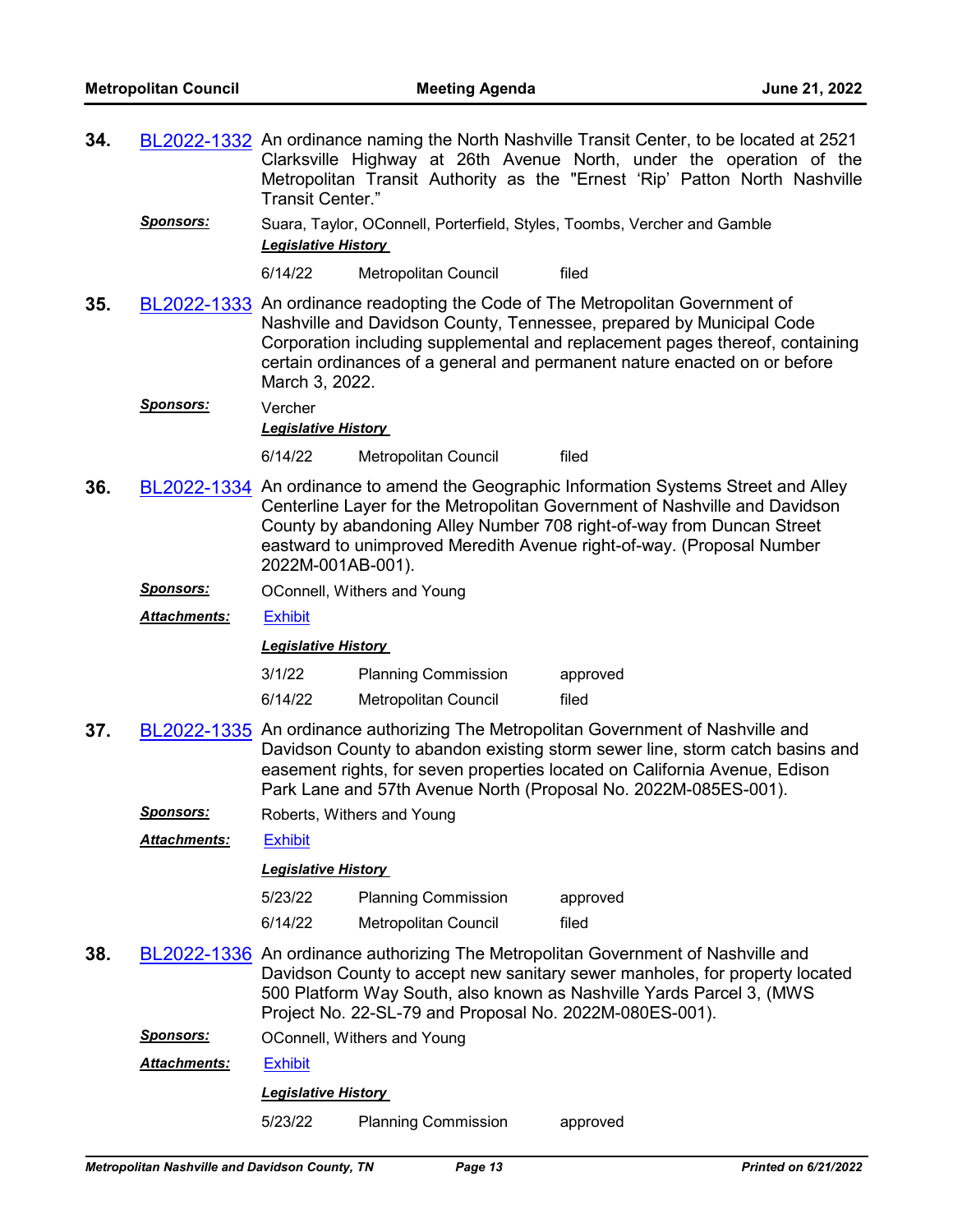|     |                     | 6/14/22                    | Metropolitan Council                            | filed                                                                                                                                                                                                                                                                                                                                                                                                                                                                               |
|-----|---------------------|----------------------------|-------------------------------------------------|-------------------------------------------------------------------------------------------------------------------------------------------------------------------------------------------------------------------------------------------------------------------------------------------------------------------------------------------------------------------------------------------------------------------------------------------------------------------------------------|
| 39. |                     |                            | Proposal No. 2022M-079ES-001).                  | <b>BL2022-1337</b> An ordinance authorizing The Metropolitan Government of Nashville and<br>Davidson County to abandon existing public sanitary sewer main and sanitary<br>sewer manholes, and to accept new sanitary sewer manhole, for property<br>located at Pitts Avenue (unnumbered), (MWS Project No. 22-SL-90 and                                                                                                                                                            |
|     | <u>Sponsors:</u>    | Hagar, Withers and Young   |                                                 |                                                                                                                                                                                                                                                                                                                                                                                                                                                                                     |
|     | <b>Attachments:</b> | <b>Exhibit</b>             |                                                 |                                                                                                                                                                                                                                                                                                                                                                                                                                                                                     |
|     |                     | <b>Legislative History</b> |                                                 |                                                                                                                                                                                                                                                                                                                                                                                                                                                                                     |
|     |                     | 5/23/22                    | <b>Planning Commission</b>                      | approved                                                                                                                                                                                                                                                                                                                                                                                                                                                                            |
|     |                     | 6/14/22                    | <b>Metropolitan Council</b>                     | filed                                                                                                                                                                                                                                                                                                                                                                                                                                                                               |
| 40. |                     |                            |                                                 | BL2022-1338 An ordinance authorizing The Metropolitan Government of Nashville and<br>Davidson County to accept new water and sanitary sewer mains, fire hydrant<br>assemblies, sanitary sewer manholes and easements, for four properties<br>located on Central Pike, also known as Tulip Grove Townhomes (MWS Project<br>Nos. 21-WL-126 and 21-SL-295 and Proposal No. 2022M-083ES-001).                                                                                           |
|     | <u>Sponsors:</u>    | Evans, Withers and Young   |                                                 |                                                                                                                                                                                                                                                                                                                                                                                                                                                                                     |
|     | Attachments:        | <b>Exhibit</b>             |                                                 |                                                                                                                                                                                                                                                                                                                                                                                                                                                                                     |
|     |                     | <b>Legislative History</b> |                                                 |                                                                                                                                                                                                                                                                                                                                                                                                                                                                                     |
|     |                     | 5/23/22                    | <b>Planning Commission</b>                      | approved                                                                                                                                                                                                                                                                                                                                                                                                                                                                            |
|     |                     | 6/14/22                    | <b>Metropolitan Council</b>                     | filed                                                                                                                                                                                                                                                                                                                                                                                                                                                                               |
| 41. | BL2022-1339         |                            | described herein (Proposal No. 2022SP-013-001). | An ordinance to amend Title 17 of the Metropolitan Code of Laws, the Zoning<br>Ordinance of The Metropolitan Government of Nashville and Davidson County,<br>by changing from IR to SP zoning for properties located at 2nd Avenue North<br>(unnumbered), 1st Avenue North (unnumbered), 1500 2nd Avenue North and<br>100 Van Buren Street, at the northwest corner of 1st Ave N and Van Buren<br>Street (2.99 acres), to permit 303 unit multi-family development, all of which is |
|     | <b>Sponsors:</b>    | OConnell                   |                                                 |                                                                                                                                                                                                                                                                                                                                                                                                                                                                                     |
|     | <b>Attachments:</b> |                            | 2022SP-013-001 SP plans.pdf                     |                                                                                                                                                                                                                                                                                                                                                                                                                                                                                     |
|     |                     |                            | 2022SP-013-001 sketch.docx                      |                                                                                                                                                                                                                                                                                                                                                                                                                                                                                     |
|     |                     | <b>Legislative History</b> |                                                 |                                                                                                                                                                                                                                                                                                                                                                                                                                                                                     |
|     |                     | 6/9/22                     | <b>Planning Commission</b>                      | approved with conditions, disapproved<br>without                                                                                                                                                                                                                                                                                                                                                                                                                                    |
|     |                     |                            | $6 - 0 - 1$                                     |                                                                                                                                                                                                                                                                                                                                                                                                                                                                                     |

6/14/22 Metropolitan Council filed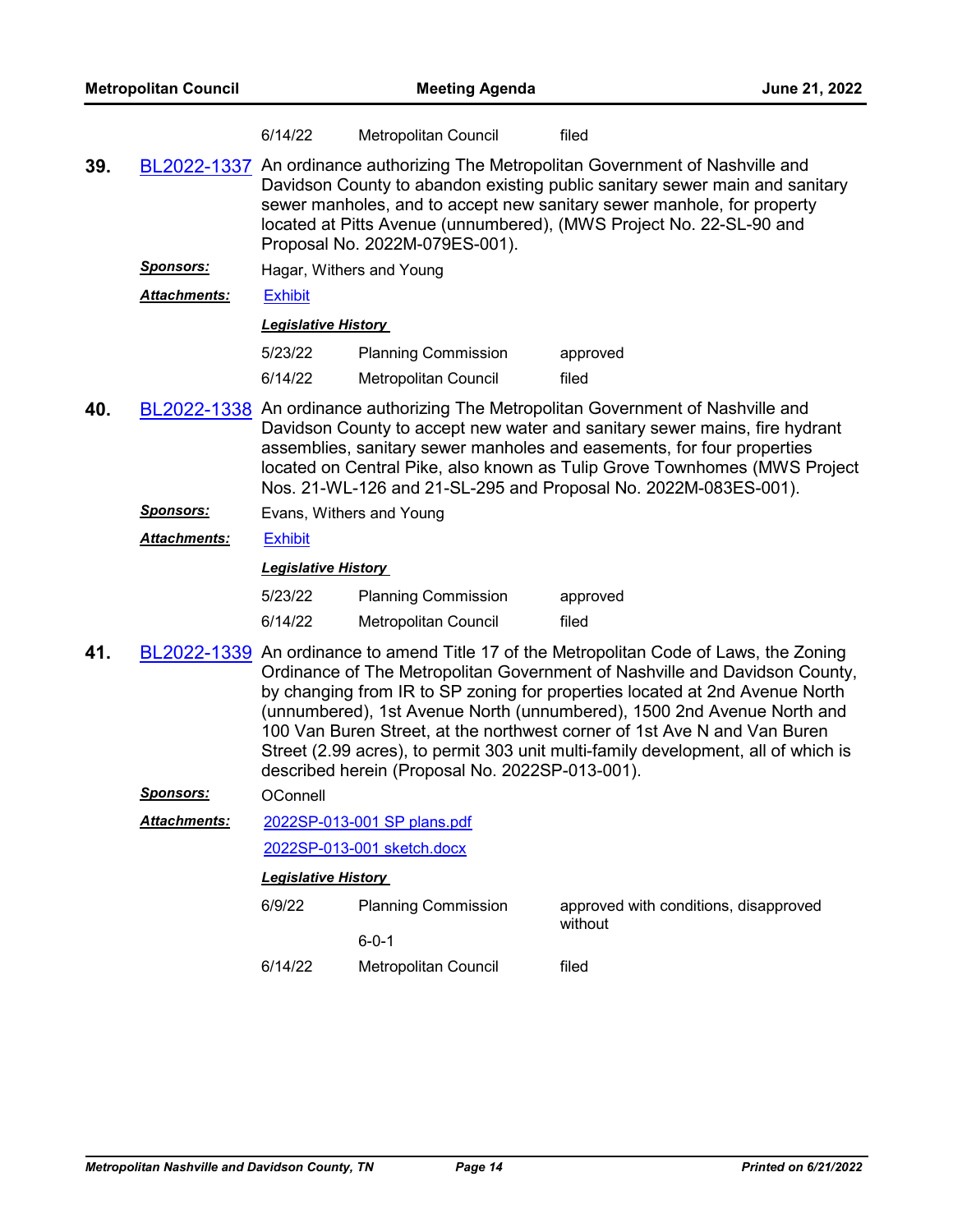| 42. |                  | located<br>OF BUILDINGS.   |                                                                                                                                                                                                                                                                                                                                                                                                                                                                             | BL2022-1340 An ordinance to authorize building material restrictions and requirements<br>for BL2022-1339, a proposed Specific Plan Zoning District located at<br>at 2nd Avenue North (unnumbered), 1st Avenue North<br>(unnumbered), 1500 2nd Avenue North and 100 Van Buren Street, at the<br>northwest corner of 1st Ave N and Van Buren Street (2.99 acres) (Proposal<br>No. 2022SP-013-001). THE PROPOSED ORDINANCE REQUIRES<br>CERTAIN MATERIALS TO BE RESTRICTED IN THE CONSTRUCTION |
|-----|------------------|----------------------------|-----------------------------------------------------------------------------------------------------------------------------------------------------------------------------------------------------------------------------------------------------------------------------------------------------------------------------------------------------------------------------------------------------------------------------------------------------------------------------|--------------------------------------------------------------------------------------------------------------------------------------------------------------------------------------------------------------------------------------------------------------------------------------------------------------------------------------------------------------------------------------------------------------------------------------------------------------------------------------------|
|     | Sponsors:        | OConnell                   |                                                                                                                                                                                                                                                                                                                                                                                                                                                                             |                                                                                                                                                                                                                                                                                                                                                                                                                                                                                            |
|     |                  | Legislative History        |                                                                                                                                                                                                                                                                                                                                                                                                                                                                             |                                                                                                                                                                                                                                                                                                                                                                                                                                                                                            |
|     |                  | 6/9/22                     | <b>Planning Commission</b>                                                                                                                                                                                                                                                                                                                                                                                                                                                  | approved with conditions, disapproved<br>without                                                                                                                                                                                                                                                                                                                                                                                                                                           |
|     |                  |                            | $6 - 0 - 1$                                                                                                                                                                                                                                                                                                                                                                                                                                                                 |                                                                                                                                                                                                                                                                                                                                                                                                                                                                                            |
|     |                  | 6/14/22                    | Metropolitan Council                                                                                                                                                                                                                                                                                                                                                                                                                                                        | filed                                                                                                                                                                                                                                                                                                                                                                                                                                                                                      |
| 43. |                  | 2019SP-007-003).           | BL2022-1341 An ordinance to amend Title 17 of the Metropolitan Code of<br>Laws, the Zoning Ordinance of The Metropolitan Government of<br>Nashville and Davidson County, by amending a Specific Plan for<br>properties located at 616, 618, and 620 Old Hickory Boulevard<br>and 7315 Sonya Drive, approximately 400 feet north of Tolbert<br>Road (29.6 acres), zoned SP, to permit a maximum of 175<br>multi-family units, all of which is described herein (Proposal No. |                                                                                                                                                                                                                                                                                                                                                                                                                                                                                            |
|     | Sponsors:        | Hausser                    |                                                                                                                                                                                                                                                                                                                                                                                                                                                                             |                                                                                                                                                                                                                                                                                                                                                                                                                                                                                            |
|     | Attachments:     | 2019SP-007-003 sketch      |                                                                                                                                                                                                                                                                                                                                                                                                                                                                             |                                                                                                                                                                                                                                                                                                                                                                                                                                                                                            |
|     |                  | 2019SP-007-003 plans       |                                                                                                                                                                                                                                                                                                                                                                                                                                                                             |                                                                                                                                                                                                                                                                                                                                                                                                                                                                                            |
|     |                  | <b>Legislative History</b> |                                                                                                                                                                                                                                                                                                                                                                                                                                                                             |                                                                                                                                                                                                                                                                                                                                                                                                                                                                                            |
|     |                  | 4/14/22                    | <b>Planning Commission</b>                                                                                                                                                                                                                                                                                                                                                                                                                                                  | approved with conditions, disapproved<br>without                                                                                                                                                                                                                                                                                                                                                                                                                                           |
|     |                  |                            | $6-0$                                                                                                                                                                                                                                                                                                                                                                                                                                                                       |                                                                                                                                                                                                                                                                                                                                                                                                                                                                                            |
|     |                  | 6/14/22                    | Metropolitan Council                                                                                                                                                                                                                                                                                                                                                                                                                                                        | filed                                                                                                                                                                                                                                                                                                                                                                                                                                                                                      |
| 44. |                  | <b>BUILDINGS.</b>          | 400 feet north of Tolbert Road (29.6 acres), (Proposal No.                                                                                                                                                                                                                                                                                                                                                                                                                  | BL2022-1342 An ordinance to authorize building material restrictions and requirements<br>for BL2022-1341, a proposed Specific Plan Zoning District located at 616,<br>618, and 620 Old Hickory Boulevard and 7315 Sonya Drive, approximately<br>2019SP-007-003). THE PROPOSED ORDINANCE REQUIRES CERTAIN<br><b>MATERIALS TO BE RESTRICTED IN THE CONSTRUCTION OF</b>                                                                                                                       |
|     | <b>Sponsors:</b> | Hausser                    |                                                                                                                                                                                                                                                                                                                                                                                                                                                                             |                                                                                                                                                                                                                                                                                                                                                                                                                                                                                            |
|     |                  | <b>Legislative History</b> |                                                                                                                                                                                                                                                                                                                                                                                                                                                                             |                                                                                                                                                                                                                                                                                                                                                                                                                                                                                            |
|     |                  | 4/14/22                    | <b>Planning Commission</b><br>$6-0$                                                                                                                                                                                                                                                                                                                                                                                                                                         | approved with conditions, disapproved<br>without                                                                                                                                                                                                                                                                                                                                                                                                                                           |
|     |                  | 6/14/22                    | Metropolitan Council                                                                                                                                                                                                                                                                                                                                                                                                                                                        | filed                                                                                                                                                                                                                                                                                                                                                                                                                                                                                      |
|     |                  |                            |                                                                                                                                                                                                                                                                                                                                                                                                                                                                             |                                                                                                                                                                                                                                                                                                                                                                                                                                                                                            |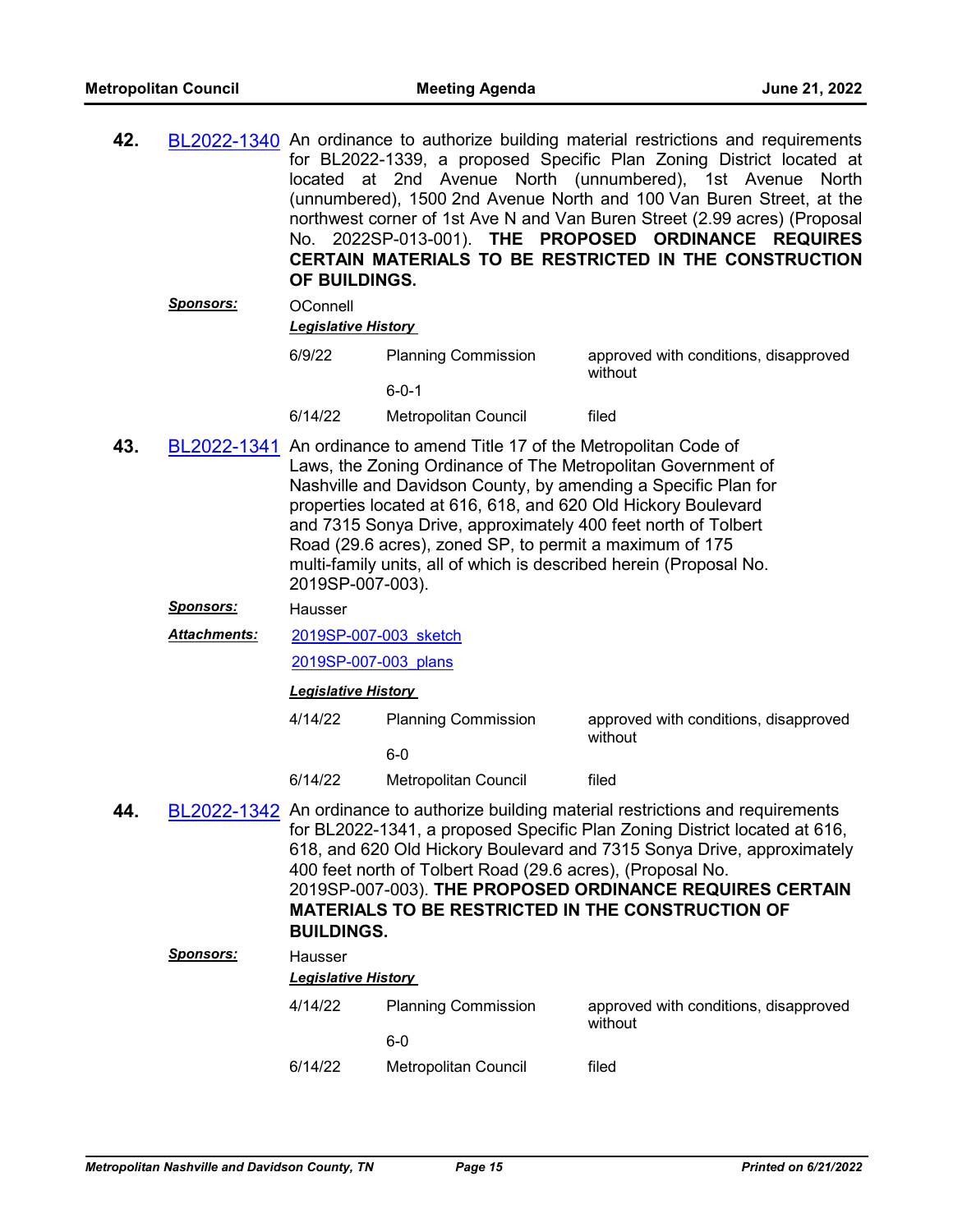## **J. Bills on Second Reading**

- **45.** [BL2022-1255](http://nashville.legistar.com/gateway.aspx?m=l&id=/matter.aspx?key=14461) An ordinance approving an agreement for a greenway conservation easement by and between PRII/SH Peabody Union Apartments Owner, LLC and the Metropolitan Government. (Proposal No. 2022M-023AG-001). *Sponsors:* OConnell, Allen, Withers and Bradford [Agreement Exhibit](http://nashville.legistar.com/gateway.aspx?M=F&ID=4f71639c-264e-49dd-b8e2-f575ce5761c1.pdf) [Amendment No. 1 to BL2022-1255](http://nashville.legistar.com/gateway.aspx?M=F&ID=5175c106-be79-429b-a244-27159635a2a6.docx) [Proposed Amendment - BL2022-1255 - Mendes - E-bike language](http://nashville.legistar.com/gateway.aspx?M=F&ID=2f583212-d95f-43f2-8194-0fa4c4291536.docx) *Attachments: Legislative History*  5/10/22 Metropolitan Council filed 5/17/22 Metropolitan Council passed on first reading 6/6/22 Metropolitan Council referred to the Budget and Finance **Committee** 6/6/22 approved amendment, deferred 1 meeting 6/7/22 Metropolitan Council referred to the Planning and Zoning **Committee** 6/6/22 deferred 1 meeting 6/7/22 Metropolitan Council referred to the Public Facilities, Arts, and Culture Committee 6/7/22 approved amendment, deferred 1 meeting 6/7/22 Metropolitan Council amended 6/7/22 Metropolitan Council deferred 6/15/22 Planning Commission approved **46.** [BL2022-1269](http://nashville.legistar.com/gateway.aspx?m=l&id=/matter.aspx?key=14616) An ordinance to amend Title 2 of the Metropolitan Code, pertaining to the Board of Fire and Building Code Appeals. *Sponsors:* Hancock *Legislative History*  5/31/22 Metropolitan Council filed
	- 6/7/22 Metropolitan Council referred to the Government Operations and Regulations Committee 6/7/22 Metropolitan Council passed on first reading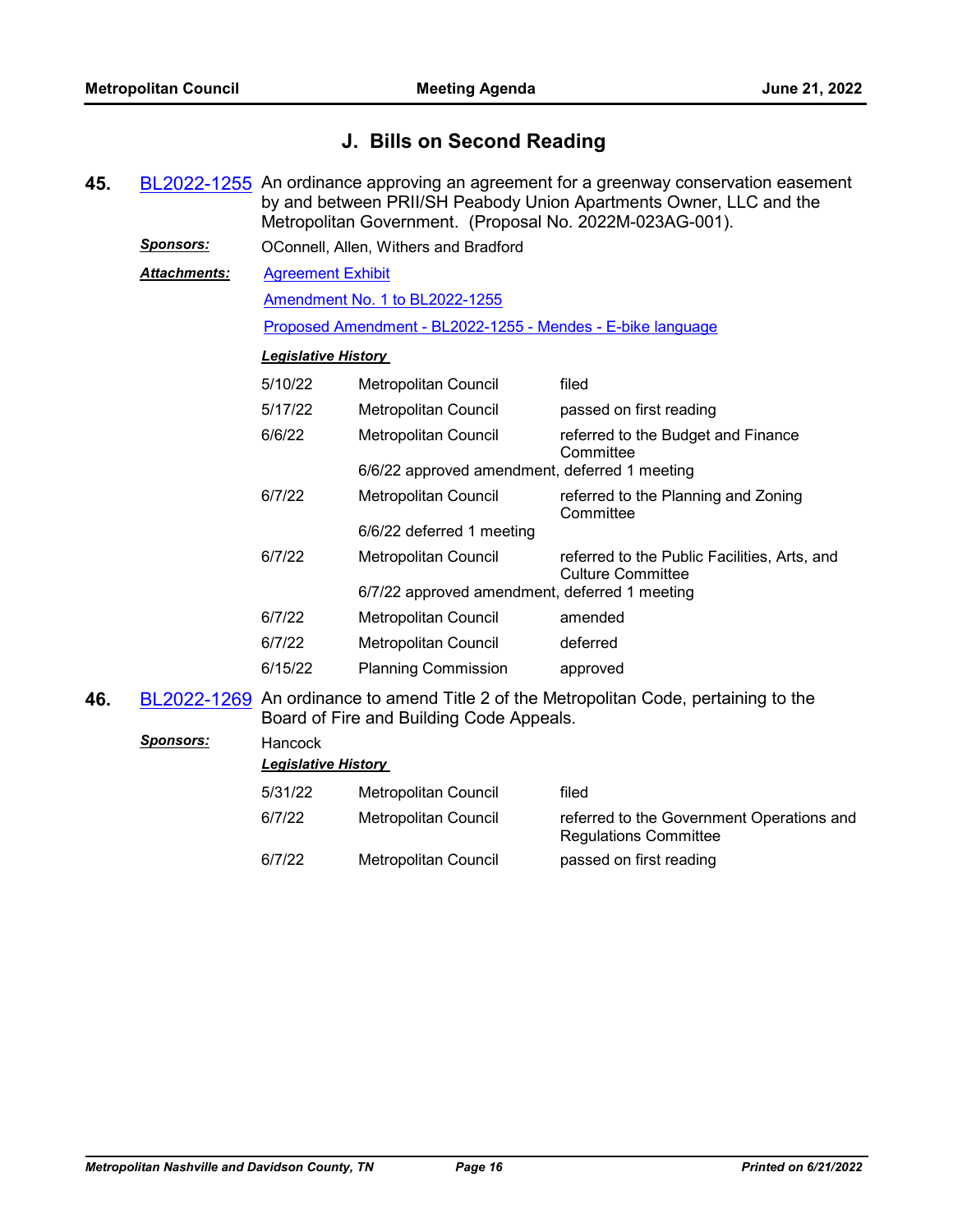| 47.<br>BL2022-1272 An ordinance approving a lease agreement between the Metropolitan<br>Office of Emergency Management and the Department of General<br>801 Anderson Lane, Madison, TN 37115 (Parcel No. 04300002600)<br>(Proposal No. 2022M-022AG-001). |                     |                            |                                                 | Government of Nashville and Davidson County by and through the Mayor's<br>Services and the Community Resource Center for use of a warehouse at                    |
|----------------------------------------------------------------------------------------------------------------------------------------------------------------------------------------------------------------------------------------------------------|---------------------|----------------------------|-------------------------------------------------|-------------------------------------------------------------------------------------------------------------------------------------------------------------------|
|                                                                                                                                                                                                                                                          | <u>Sponsors:</u>    |                            | Hancock, Allen, Withers and Evans               |                                                                                                                                                                   |
|                                                                                                                                                                                                                                                          | Attachments:        | <b>Lease Agreement</b>     |                                                 |                                                                                                                                                                   |
|                                                                                                                                                                                                                                                          |                     | <b>Legislative History</b> |                                                 |                                                                                                                                                                   |
|                                                                                                                                                                                                                                                          |                     | 4/29/22                    | <b>Planning Commission</b>                      | approved                                                                                                                                                          |
|                                                                                                                                                                                                                                                          |                     | 5/31/22                    | Metropolitan Council                            | filed                                                                                                                                                             |
|                                                                                                                                                                                                                                                          |                     | 6/7/22                     | Metropolitan Council                            | referred to the Budget and Finance<br>Committee                                                                                                                   |
|                                                                                                                                                                                                                                                          |                     | 6/7/22                     | <b>Metropolitan Council</b>                     | referred to the Planning and Zoning<br>Committee                                                                                                                  |
|                                                                                                                                                                                                                                                          |                     | 6/7/22                     | <b>Metropolitan Council</b>                     | referred to the Public Health and Safety<br>Committee                                                                                                             |
|                                                                                                                                                                                                                                                          |                     | 6/7/22                     | Metropolitan Council                            | passed on first reading                                                                                                                                           |
| 48.                                                                                                                                                                                                                                                      |                     |                            | streets architectural and engineering services. | BL2022-1273 An ordinance granting the Purchasing Agent the authority to extend the<br>term of contract number 422444 for the Murfreesboro Pike complete           |
|                                                                                                                                                                                                                                                          | <u> Sponsors:</u>   | Allen and Young            |                                                 |                                                                                                                                                                   |
|                                                                                                                                                                                                                                                          | Attachments:        | <b>Contract Amendment</b>  |                                                 |                                                                                                                                                                   |
|                                                                                                                                                                                                                                                          |                     | <b>Legislative History</b> |                                                 |                                                                                                                                                                   |
|                                                                                                                                                                                                                                                          |                     | 5/31/22                    | <b>Metropolitan Council</b>                     | filed                                                                                                                                                             |
|                                                                                                                                                                                                                                                          |                     | 6/7/22                     | <b>Metropolitan Council</b>                     | referred to the Budget and Finance<br>Committee                                                                                                                   |
|                                                                                                                                                                                                                                                          |                     | 6/7/22                     | Metropolitan Council                            | referred to the Transportation and<br>Infrastructure Committee                                                                                                    |
|                                                                                                                                                                                                                                                          |                     | 6/7/22                     | Metropolitan Council                            | passed on first reading                                                                                                                                           |
| 49.                                                                                                                                                                                                                                                      |                     | Davidson County.           |                                                 | BL2022-1274 An ordinance approving a revised organizational plan for the Metropolitan<br>Public Health Department of the Metropolitan Government of Nashville and |
|                                                                                                                                                                                                                                                          | <b>Sponsors:</b>    | Evans, Welsch and Styles   |                                                 |                                                                                                                                                                   |
|                                                                                                                                                                                                                                                          | <b>Attachments:</b> | <b>Exhibit</b>             |                                                 |                                                                                                                                                                   |
|                                                                                                                                                                                                                                                          |                     | <b>Legislative History</b> |                                                 |                                                                                                                                                                   |
|                                                                                                                                                                                                                                                          |                     | 5/31/22                    | Metropolitan Council                            | filed                                                                                                                                                             |
|                                                                                                                                                                                                                                                          |                     | 6/7/22                     | <b>Metropolitan Council</b>                     | referred to the Public Health and Safety<br>Committee                                                                                                             |
|                                                                                                                                                                                                                                                          |                     | 6/7/22                     | Metropolitan Council                            | passed on first reading                                                                                                                                           |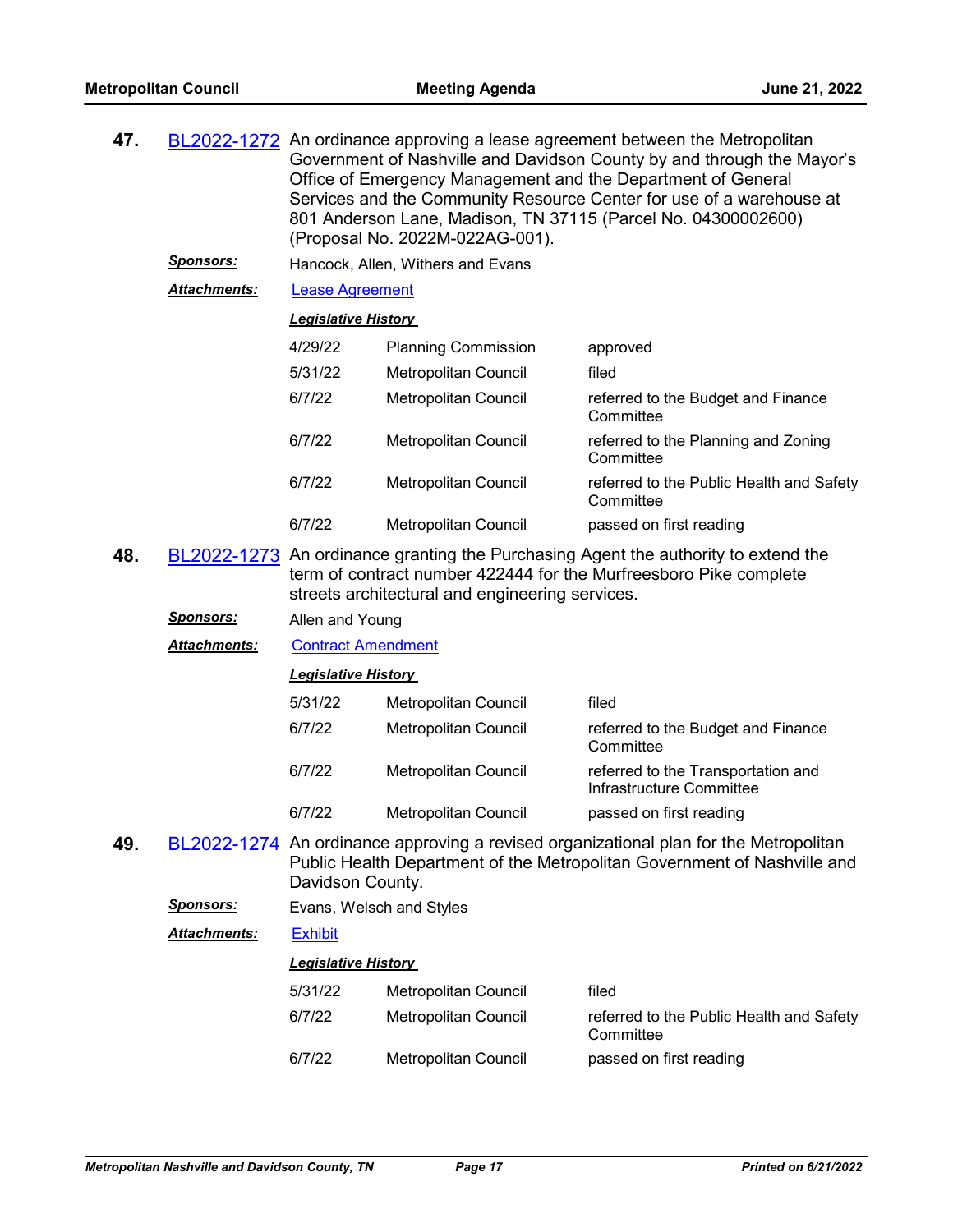| 50. |                  | BL2022-1275 An ordinance accepting a greenway conservation easement, on certain<br>property located at 433 Opry Mills Drive (Parcel No. 07300001700) owned<br>by Opry Mills Mall Limited Partnership (Proposal No. 2022M-024AG-001). |                                                           |                                                                                                                                                                                                                                                                                                             |  |  |  |
|-----|------------------|--------------------------------------------------------------------------------------------------------------------------------------------------------------------------------------------------------------------------------------|-----------------------------------------------------------|-------------------------------------------------------------------------------------------------------------------------------------------------------------------------------------------------------------------------------------------------------------------------------------------------------------|--|--|--|
|     | <b>Sponsors:</b> | Syracuse, Allen, Withers, Bradford, Young and Styles                                                                                                                                                                                 |                                                           |                                                                                                                                                                                                                                                                                                             |  |  |  |
|     | Attachments:     | <b>Exhibit</b>                                                                                                                                                                                                                       |                                                           |                                                                                                                                                                                                                                                                                                             |  |  |  |
|     |                  |                                                                                                                                                                                                                                      |                                                           | Proposed Amendment No. 1 - BL2022-1275 - Syracuse - Easement Agr                                                                                                                                                                                                                                            |  |  |  |
|     |                  |                                                                                                                                                                                                                                      |                                                           | Proposed Amendment No. 1 - BL2022-1275 - Easement Agreement doc                                                                                                                                                                                                                                             |  |  |  |
|     |                  |                                                                                                                                                                                                                                      | Proposed Amendment No. 2 - BL2022-1275 - Mendes - E-Bikes |                                                                                                                                                                                                                                                                                                             |  |  |  |
|     |                  | <b>Legislative History</b>                                                                                                                                                                                                           |                                                           |                                                                                                                                                                                                                                                                                                             |  |  |  |
|     |                  | 5/23/22                                                                                                                                                                                                                              | <b>Planning Commission</b>                                | approved                                                                                                                                                                                                                                                                                                    |  |  |  |
|     |                  | 5/31/22                                                                                                                                                                                                                              | <b>Metropolitan Council</b>                               | filed                                                                                                                                                                                                                                                                                                       |  |  |  |
|     |                  | 6/7/22                                                                                                                                                                                                                               | Metropolitan Council                                      | referred to the Budget and Finance<br>Committee                                                                                                                                                                                                                                                             |  |  |  |
|     |                  | 6/7/22                                                                                                                                                                                                                               | <b>Metropolitan Council</b>                               | referred to the Planning and Zoning<br>Committee                                                                                                                                                                                                                                                            |  |  |  |
|     |                  | 6/7/22                                                                                                                                                                                                                               | Metropolitan Council                                      | referred to the Public Facilities, Arts,<br>and Culture Committee                                                                                                                                                                                                                                           |  |  |  |
|     |                  | 6/7/22                                                                                                                                                                                                                               | Metropolitan Council                                      | referred to the Transportation and<br>Infrastructure Committee                                                                                                                                                                                                                                              |  |  |  |
|     |                  | 6/7/22                                                                                                                                                                                                                               | Metropolitan Council                                      | passed on first reading                                                                                                                                                                                                                                                                                     |  |  |  |
| 51. |                  |                                                                                                                                                                                                                                      | of commercial community gardening at Mill Ridge Park.     | BL2022-1276 An ordinance approving a license agreement between The Metropolitan<br>Government of Nashville and Davidson County, acting by and through the<br>Board of Parks and Recreation, and The Nashville Food Project for the use                                                                      |  |  |  |
|     | Sponsors:        |                                                                                                                                                                                                                                      | Allen, Bradford, Styles and Porterfield                   |                                                                                                                                                                                                                                                                                                             |  |  |  |
|     | Attachments:     | <b>Agreement</b>                                                                                                                                                                                                                     |                                                           |                                                                                                                                                                                                                                                                                                             |  |  |  |
|     |                  | <b>Legislative History</b>                                                                                                                                                                                                           |                                                           |                                                                                                                                                                                                                                                                                                             |  |  |  |
|     |                  | 5/31/22                                                                                                                                                                                                                              | <b>Metropolitan Council</b>                               | filed                                                                                                                                                                                                                                                                                                       |  |  |  |
|     |                  | 6/7/22                                                                                                                                                                                                                               | Metropolitan Council                                      | referred to the Budget and Finance<br>Committee                                                                                                                                                                                                                                                             |  |  |  |
|     |                  | 6/7/22                                                                                                                                                                                                                               | Metropolitan Council                                      | referred to the Public Facilities, Arts,<br>and Culture Committee                                                                                                                                                                                                                                           |  |  |  |
|     |                  | 6/7/22                                                                                                                                                                                                                               | <b>Metropolitan Council</b>                               | passed on first reading                                                                                                                                                                                                                                                                                     |  |  |  |
| 52. |                  |                                                                                                                                                                                                                                      |                                                           | BL2022-1277 An ordinance approving a license agreement between The Metropolitan<br>Government of Nashville and Davidson County, acting by and through the<br>Board of Parks and Recreation, and The Lamar Companies for the use of<br>180 Anthes Drive, Nashville, Tennessee 37210 (Parcel No. 09311011200) |  |  |  |
|     | Sponsors:        |                                                                                                                                                                                                                                      | OConnell, Allen and Bradford                              |                                                                                                                                                                                                                                                                                                             |  |  |  |

| <b>Metropolitan Nashville and Davidson County, TN</b> |                            | Page 18                                        | <b>Printed on 6/21/2022</b>                     |
|-------------------------------------------------------|----------------------------|------------------------------------------------|-------------------------------------------------|
|                                                       | 6/7/22                     | Metropolitan Council                           | referred to the Budget and Finance<br>Committee |
|                                                       | 5/31/22                    | Metropolitan Council                           | filed                                           |
|                                                       | <b>Legislative History</b> |                                                |                                                 |
| <b>Attachments:</b>                                   | License Agreement          |                                                |                                                 |
|                                                       |                            | $\sim$ 001 m 1011, 7 m 011 and 101 and 101 and |                                                 |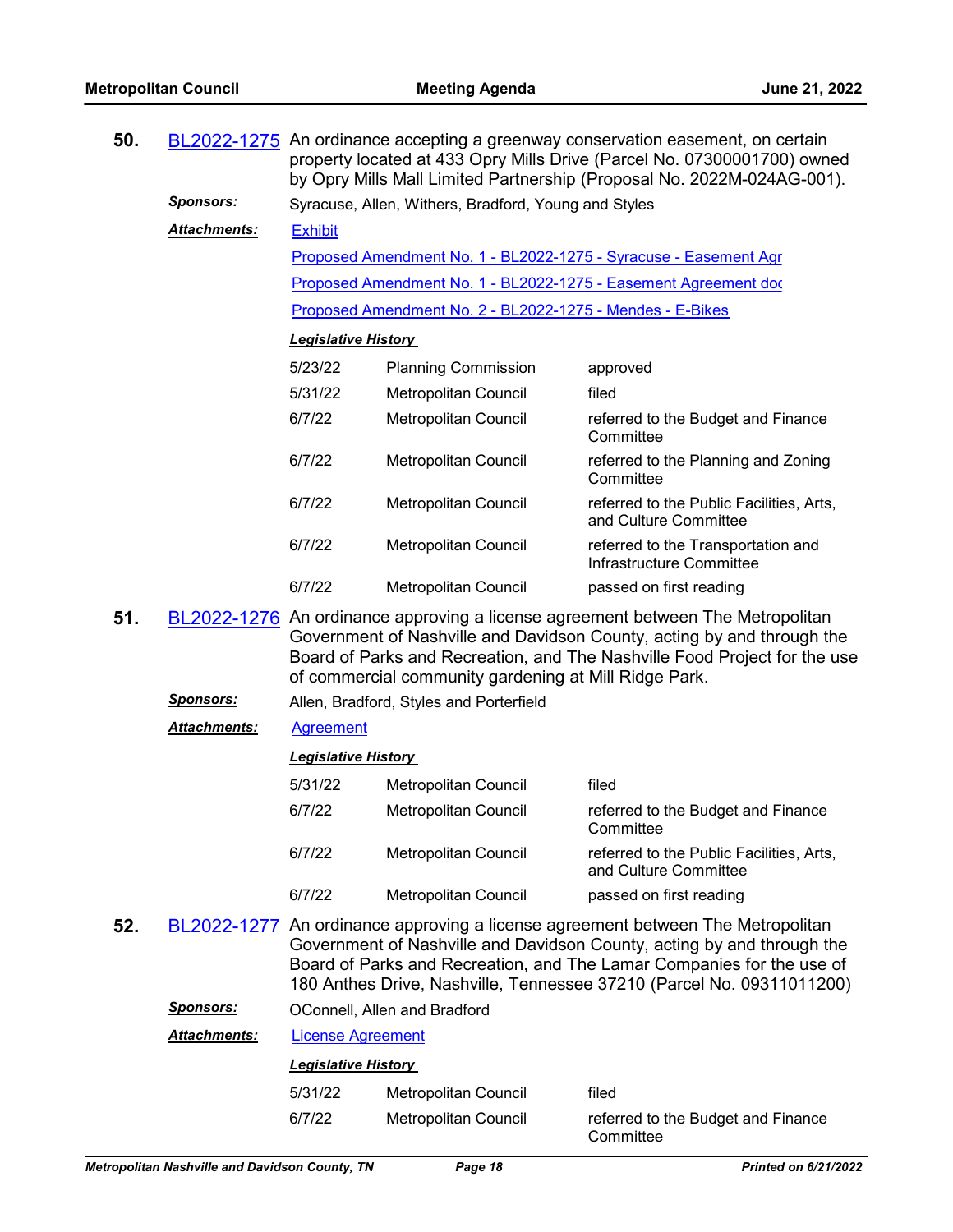| <b>Metropolitan Council</b> |                     |                            | <b>Meeting Agenda</b>                                                                                                                                                                                                                                                                                                                                                                                                                                         |                                                                   | June 21, 2022 |
|-----------------------------|---------------------|----------------------------|---------------------------------------------------------------------------------------------------------------------------------------------------------------------------------------------------------------------------------------------------------------------------------------------------------------------------------------------------------------------------------------------------------------------------------------------------------------|-------------------------------------------------------------------|---------------|
|                             |                     | 6/7/22                     | Metropolitan Council                                                                                                                                                                                                                                                                                                                                                                                                                                          | referred to the Public Facilities, Arts,<br>and Culture Committee |               |
|                             |                     | 6/7/22                     | Metropolitan Council                                                                                                                                                                                                                                                                                                                                                                                                                                          | passed on first reading                                           |               |
| 53.                         |                     |                            | BL2022-1278 An ordinance authorizing The Metropolitan Government of Nashville and<br>Davidson County to negotiate and accept permanent easements for the<br>Jacksons Valley Road Stormwater Improvement Project for six properties<br>located on Jacksons Valley Road, (Project No. 22-SWC-196 and Proposal<br>No. 2022M-073ES-001).                                                                                                                          |                                                                   |               |
|                             | Sponsors:           |                            | Evans, Withers and Young                                                                                                                                                                                                                                                                                                                                                                                                                                      |                                                                   |               |
|                             | <b>Attachments:</b> | <b>Exhibit</b>             |                                                                                                                                                                                                                                                                                                                                                                                                                                                               |                                                                   |               |
|                             |                     | <b>Legislative History</b> |                                                                                                                                                                                                                                                                                                                                                                                                                                                               |                                                                   |               |
|                             |                     | 5/9/22                     | <b>Planning Commission</b>                                                                                                                                                                                                                                                                                                                                                                                                                                    | approved                                                          |               |
|                             |                     | 5/31/22                    | Metropolitan Council                                                                                                                                                                                                                                                                                                                                                                                                                                          | filed                                                             |               |
|                             |                     | 6/7/22                     | Metropolitan Council                                                                                                                                                                                                                                                                                                                                                                                                                                          | referred to the Planning and Zoning<br>Committee                  |               |
|                             |                     | 6/7/22                     | Metropolitan Council                                                                                                                                                                                                                                                                                                                                                                                                                                          | referred to the Transportation and<br>Infrastructure Committee    |               |
|                             |                     | 6/7/22                     | Metropolitan Council                                                                                                                                                                                                                                                                                                                                                                                                                                          | passed on first reading                                           |               |
| 54.                         |                     | 2022M-072ES-001).          | BL2022-1279 An ordinance authorizing The Metropolitan Government of Nashville and<br>Davidson County to abandon existing sanitary sewer main, sanitary sewer<br>manhole, and easement rights, and to rehabilitate sanitary sewer main and<br>sanitary sewer manholes, for eight properties located at Lebanon Pike,<br>Rucker Avenue, White Avenue and former Alley #2058, also known as<br>Lebanon Pike 7-Eleven (MWS Project No. 21-SL-238 and Proposal No. |                                                                   |               |
|                             | <b>Sponsors:</b>    |                            | OConnell, Withers and Young                                                                                                                                                                                                                                                                                                                                                                                                                                   |                                                                   |               |
|                             | Attachments:        | <b>Exhibit</b>             |                                                                                                                                                                                                                                                                                                                                                                                                                                                               |                                                                   |               |
|                             |                     | <b>Legislative History</b> |                                                                                                                                                                                                                                                                                                                                                                                                                                                               |                                                                   |               |
|                             |                     |                            |                                                                                                                                                                                                                                                                                                                                                                                                                                                               |                                                                   |               |

| 4/29/22 | <b>Planning Commission</b>  | approved                                                       |
|---------|-----------------------------|----------------------------------------------------------------|
| 5/31/22 | Metropolitan Council        | filed                                                          |
| 6/7/22  | <b>Metropolitan Council</b> | referred to the Planning and Zoning<br>Committee               |
| 6/7/22  | Metropolitan Council        | referred to the Transportation and<br>Infrastructure Committee |
| 6/7/22  | Metropolitan Council        | passed on first reading                                        |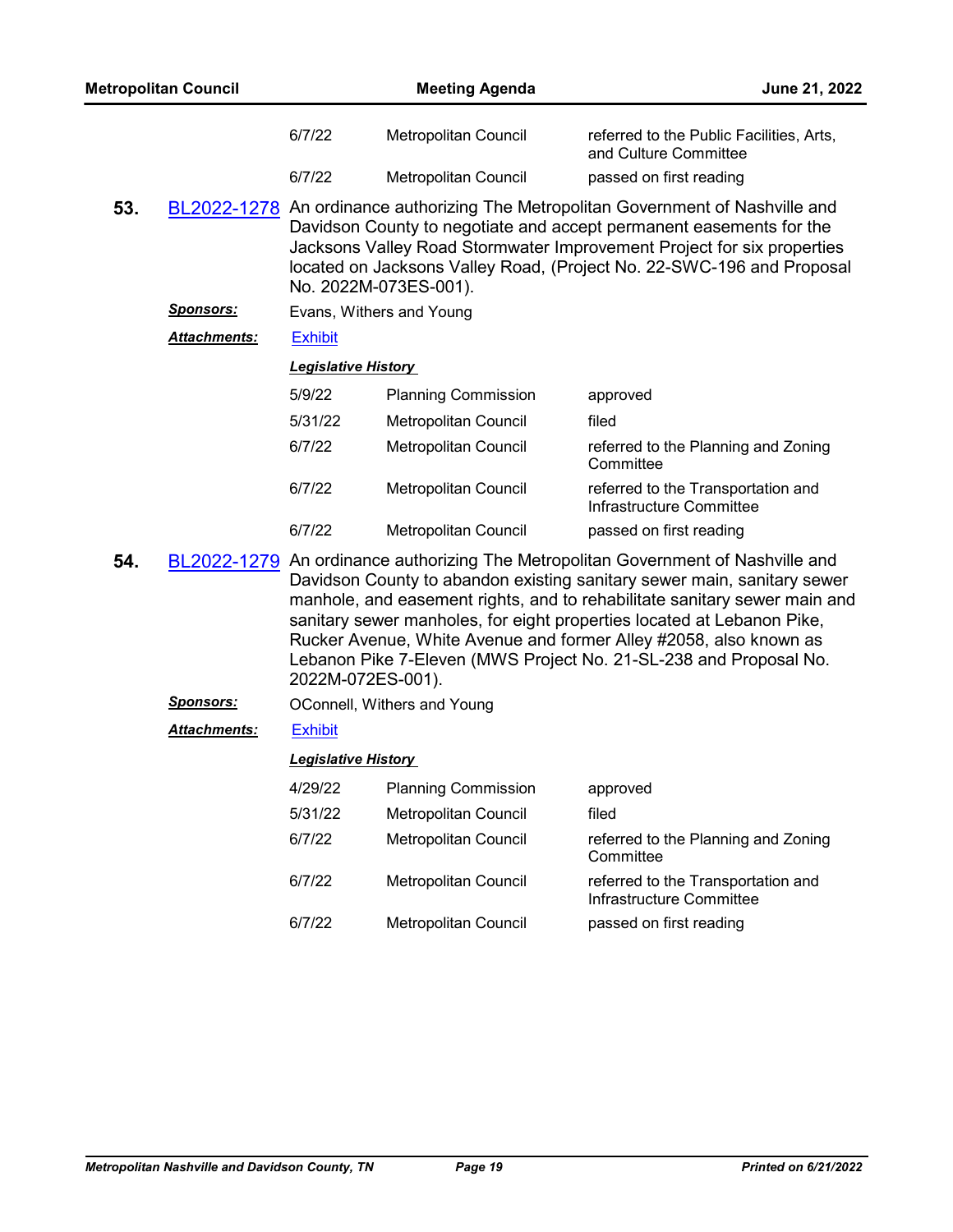| 55.                 |                  | BL2022-1280 An ordinance authorizing The Metropolitan Government of Nashville and<br>Davidson County to accept new water and sanitary sewer mains, fire<br>hydrant assembly, sanitary sewer manholes and easements and to<br>relocate a fire hydrant assembly, for property located 115 Hart Lane, (MWS<br>Project Nos. 21-WL-106 and 21-SL-260 and Proposal No.<br>2022M-074ES-001). |                             |                                                                                     |  |
|---------------------|------------------|---------------------------------------------------------------------------------------------------------------------------------------------------------------------------------------------------------------------------------------------------------------------------------------------------------------------------------------------------------------------------------------|-----------------------------|-------------------------------------------------------------------------------------|--|
|                     | <u>Sponsors:</u> |                                                                                                                                                                                                                                                                                                                                                                                       | VanReece, Withers and Young |                                                                                     |  |
| <b>Attachments:</b> |                  | <b>Exhibit</b>                                                                                                                                                                                                                                                                                                                                                                        |                             |                                                                                     |  |
|                     |                  | <b>Legislative History</b>                                                                                                                                                                                                                                                                                                                                                            |                             |                                                                                     |  |
|                     |                  | 5/9/22                                                                                                                                                                                                                                                                                                                                                                                | <b>Planning Commission</b>  | approved                                                                            |  |
|                     |                  | 5/31/22                                                                                                                                                                                                                                                                                                                                                                               | Metropolitan Council        | filed                                                                               |  |
|                     |                  | 6/7/22                                                                                                                                                                                                                                                                                                                                                                                | Metropolitan Council        | referred to the Planning and Zoning<br>Committee                                    |  |
|                     |                  | 6/7/22                                                                                                                                                                                                                                                                                                                                                                                | Metropolitan Council        | referred to the Transportation and<br>Infrastructure Committee                      |  |
|                     |                  | 6/7/22                                                                                                                                                                                                                                                                                                                                                                                | Metropolitan Council        | passed on first reading                                                             |  |
| 56                  |                  |                                                                                                                                                                                                                                                                                                                                                                                       |                             | RI 2022-1281. An ordinance authorizing The Metropolitan Government of Nashville and |  |

**56.** [BL2022-1281](http://nashville.legistar.com/gateway.aspx?m=l&id=/matter.aspx?key=14525) An ordinance authorizing The Metropolitan Government of Nashville and Davidson County to accept new sanitary sewer mains, sanitary sewer manholes, fire hydrant assembly and easements, for property located at 5215 Blue Hole Road (MWS Project Nos. 21-SL-200 and 21-WL-86 and Proposal No. 2022M-071ES-001).

**Sponsors:** Rutherford, Withers and Young

*Attachments:* [Exhibit](http://nashville.legistar.com/gateway.aspx?M=F&ID=80a4276e-ef59-4b54-8070-2a87795a7735.pdf)

#### *Legislative History*

| 5/9/22  | <b>Planning Commission</b>  | approved                                                       |
|---------|-----------------------------|----------------------------------------------------------------|
| 5/31/22 | <b>Metropolitan Council</b> | filed                                                          |
| 6/7/22  | Metropolitan Council        | referred to the Planning and Zoning<br>Committee               |
| 6/7/22  | <b>Metropolitan Council</b> | referred to the Transportation and<br>Infrastructure Committee |
| 6/7/22  | Metropolitan Council        | passed on first reading                                        |

**57.** [BL2022-1282](http://nashville.legistar.com/gateway.aspx?m=l&id=/matter.aspx?key=14607) An ordinance authorizing The Metropolitan Government of Nashville and Davidson County to abandon existing public water main and fire hydrant assemblies, and to accept new public water main and fire hydrant assemblies, for two properties located at 1506 Church Street and 215 15th Avenue North, also known as Church Street Residences (MWS Project No. 20-WL-118 and Proposal No. 2022M-077ES-001).

*Sponsors:* OConnell, Withers and Young

| Attachments: | <b>Exhibit</b> |
|--------------|----------------|
|--------------|----------------|

| 5/11/22 | <b>Planning Commission</b> | approved |
|---------|----------------------------|----------|
| 5/31/22 | Metropolitan Council       | filed    |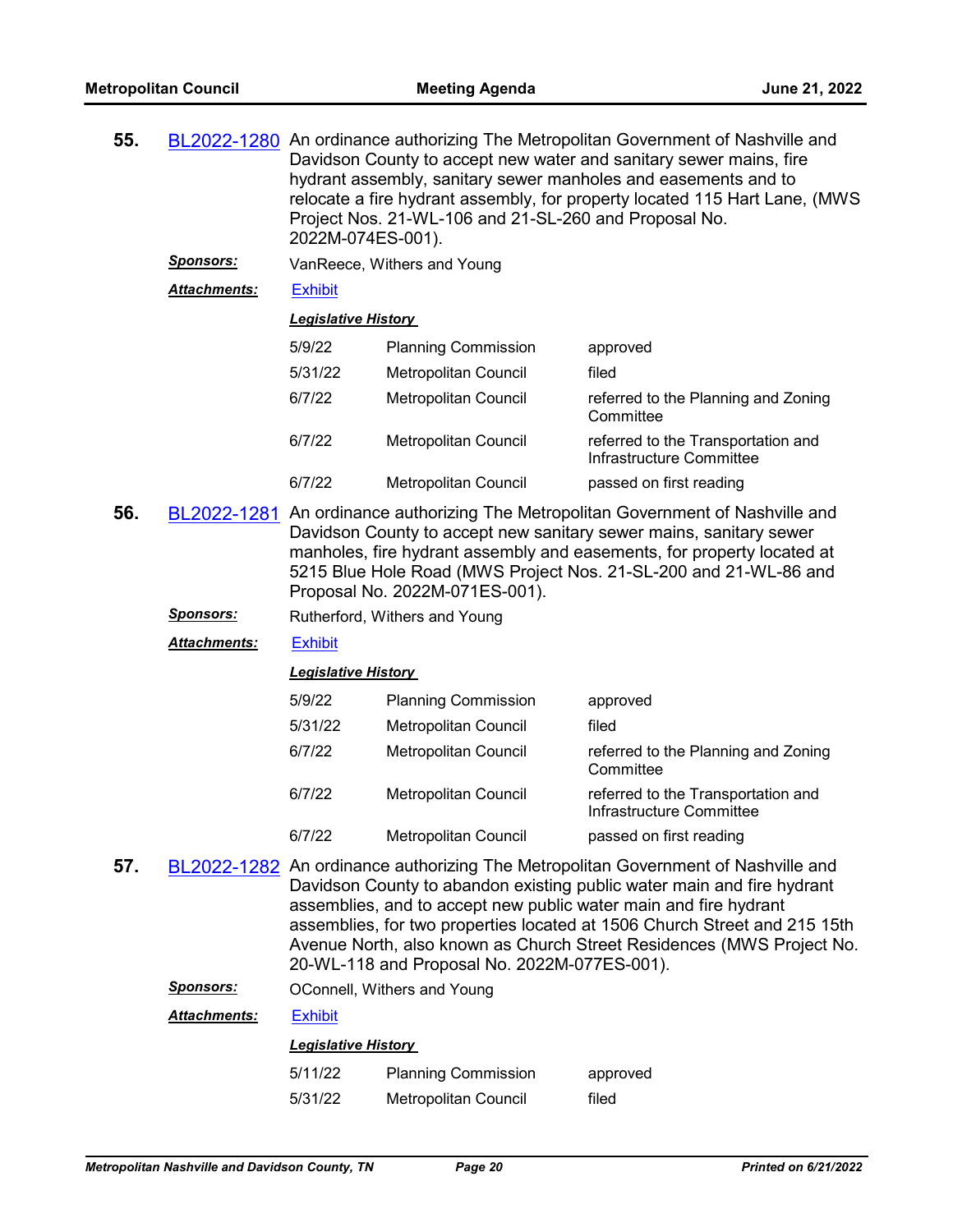|     | <b>Metropolitan Council</b> |                            | <b>Meeting Agenda</b>                       | June 21, 2022                                                                                                                                                                                                                                                                                                                                                                       |
|-----|-----------------------------|----------------------------|---------------------------------------------|-------------------------------------------------------------------------------------------------------------------------------------------------------------------------------------------------------------------------------------------------------------------------------------------------------------------------------------------------------------------------------------|
|     |                             | 6/7/22                     | Metropolitan Council                        | referred to the Planning and Zoning<br>Committee                                                                                                                                                                                                                                                                                                                                    |
|     |                             | 6/7/22                     | Metropolitan Council                        | referred to the Transportation and<br>Infrastructure Committee                                                                                                                                                                                                                                                                                                                      |
|     |                             | 6/7/22                     | Metropolitan Council                        | passed on first reading                                                                                                                                                                                                                                                                                                                                                             |
| 58. |                             |                            | 21-WL-79 and Proposal No. 2022M-075ES-001). | BL2022-1283 An ordinance authorizing The Metropolitan Government of Nashville and<br>Davidson County to accept a public fire hydrant assembly and easement,<br>for three properties located at 500 W. Trinity Lane and W. Trinity Lane<br>(unnumbered), also known as Word 18 Townhomes (MWS Project No.                                                                            |
|     | <u>Sponsors:</u>            |                            | Toombs, Withers and Young                   |                                                                                                                                                                                                                                                                                                                                                                                     |
|     | <b>Attachments:</b>         | <b>Exhibit</b>             |                                             |                                                                                                                                                                                                                                                                                                                                                                                     |
|     |                             | <b>Legislative History</b> |                                             |                                                                                                                                                                                                                                                                                                                                                                                     |
|     |                             | 5/11/22                    | <b>Planning Commission</b>                  | approved                                                                                                                                                                                                                                                                                                                                                                            |
|     |                             | 5/31/22                    | Metropolitan Council                        | filed                                                                                                                                                                                                                                                                                                                                                                               |
|     |                             | 6/7/22                     | Metropolitan Council                        | referred to the Planning and Zoning<br>Committee                                                                                                                                                                                                                                                                                                                                    |
|     |                             | 6/7/22                     | Metropolitan Council                        | referred to the Transportation and<br>Infrastructure Committee                                                                                                                                                                                                                                                                                                                      |
|     |                             | 6/7/22                     | Metropolitan Council                        | passed on first reading                                                                                                                                                                                                                                                                                                                                                             |
| 59. |                             |                            |                                             | BL2022-1284 An ordinance authorizing The Metropolitan Government of Nashville and<br>Davidson County to abandon existing sanitary sewer main, sanitary sewer<br>manhole and easements, and to accept new sanitary sewer main, sanitary<br>sewer manholes and easements, for property located at 245 Ensworth<br>Place, (MWS Project No. 22-SL-42 and Proposal No. 2022M-076ES-001). |
|     | <b>Sponsors:</b>            |                            | Murphy, Withers and Young                   |                                                                                                                                                                                                                                                                                                                                                                                     |
|     | <b>Attachments:</b>         | <b>Exhibit</b>             |                                             |                                                                                                                                                                                                                                                                                                                                                                                     |
|     |                             | <b>Legislative History</b> |                                             |                                                                                                                                                                                                                                                                                                                                                                                     |
|     |                             | 5/11/22                    | <b>Planning Commission</b>                  | approved                                                                                                                                                                                                                                                                                                                                                                            |
|     |                             | 5/31/22                    | Metropolitan Council                        | filed                                                                                                                                                                                                                                                                                                                                                                               |
|     |                             | 6/7/22                     | Metropolitan Council                        | referred to the Planning and Zoning<br>Committee                                                                                                                                                                                                                                                                                                                                    |
|     |                             | 6/7/22                     | <b>Metropolitan Council</b>                 | referred to the Transportation and<br>Infrastructure Committee                                                                                                                                                                                                                                                                                                                      |
|     |                             | 6/7/22                     | Metropolitan Council                        | passed on first reading                                                                                                                                                                                                                                                                                                                                                             |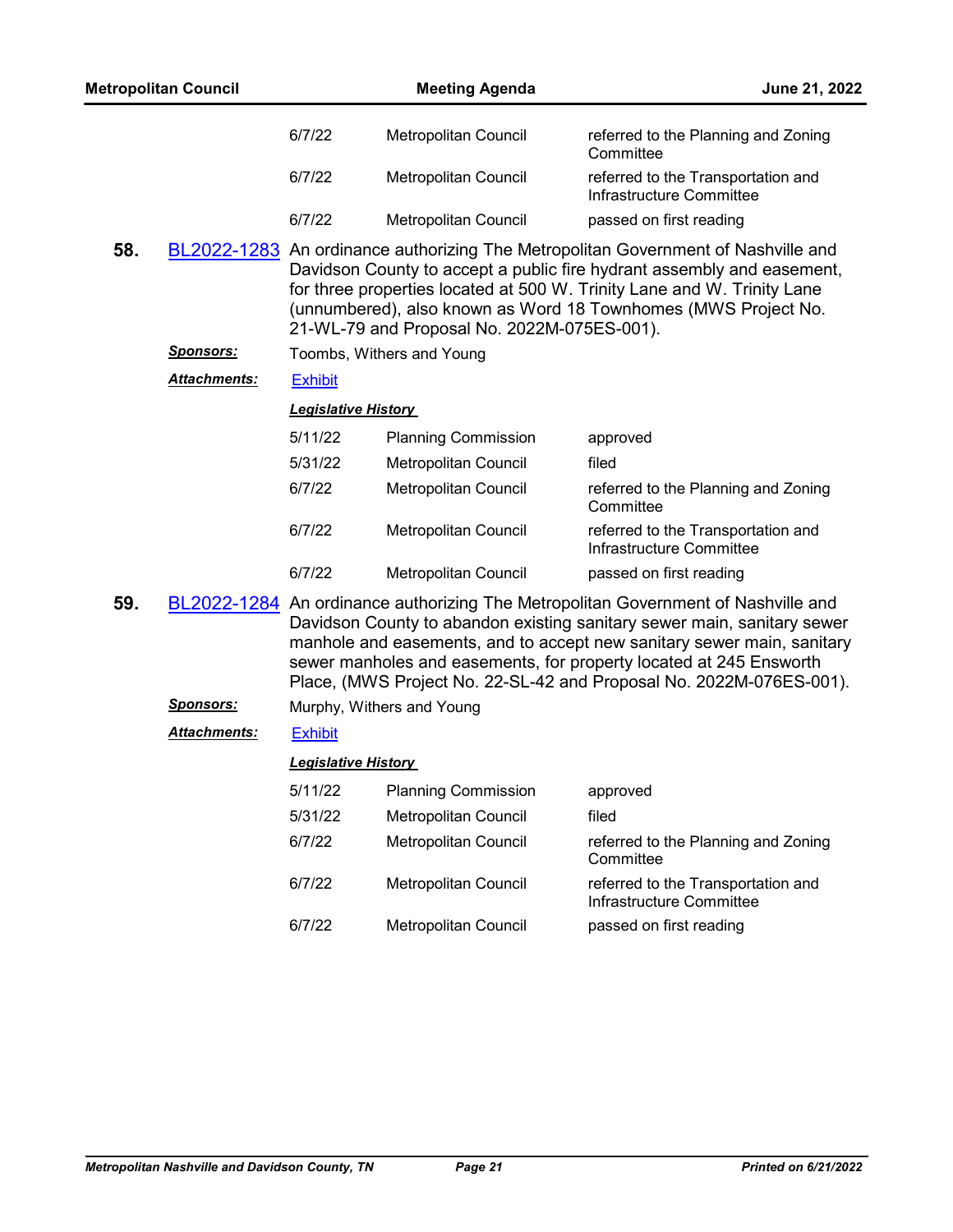## **K. Bills on Third Reading**

- **60.** [BL2021-971](http://nashville.legistar.com/gateway.aspx?m=l&id=/matter.aspx?key=13734) An ordinance to amend Title 2 of the Metropolitan Code of Laws to create an Office Homeless Services.
	- *Sponsors:* OConnell, Evans, Suara, Sepulveda, Sledge, Welsch, Roberts, Allen, Porterfield, Rosenberg, Johnston, Parker, Druffel, Bradford, Benedict, Taylor, Styles, Hausser, Toombs and VanReece
	- [Substitute BL2022-971](http://nashville.legistar.com/gateway.aspx?M=F&ID=73887e9a-5719-4c4b-8e73-235e9445c186.docx) *Attachments:*

[Amendment No. 1 to Substitute BL2021-971](http://nashville.legistar.com/gateway.aspx?M=F&ID=76a99df6-51fc-4b39-9ec9-57ec85c31ad6.docx)

[Proposed Amendment - BL2021-971 - Evans](http://nashville.legistar.com/gateway.aspx?M=F&ID=27d72145-cb50-48ec-9ed9-92b7076bc25a.docx)

## *Legislative History*

| 10/26/21 | Metropolitan Council                                                        | filed                               |
|----------|-----------------------------------------------------------------------------|-------------------------------------|
| 11/2/21  | Metropolitan Council                                                        | passed on first reading             |
| 11/16/21 | Metropolitan Council                                                        | deferred                            |
| 12/7/21  | Metropolitan Council<br>deferred to 4/19/22                                 | deferred                            |
| 4/19/22  | Metropolitan Council<br>deferred pursuant to Rule 43                        | deferred                            |
| 5/2/22   | Affordable Housing<br>Committee<br>4/18 deferred by rule                    | approved with a substitute          |
| 5/5/22   | <b>Human Services</b><br>Committee<br>4/19 deferred by rule                 | approved with a substitute          |
| 5/5/22   | Metropolitan Council                                                        | substituted                         |
| 5/5/22   | Metropolitan Council                                                        | deferred indefinitely               |
| 5/6/22   | Metropolitan Council<br>Reinstated at the request of the sponsor for 6/7/22 | reinstated                          |
| 6/7/22   | Metropolitan Council                                                        | amended                             |
| 6/7/22   | Metropolitan Council                                                        | passed on second reading as amended |
|          |                                                                             |                                     |

**61.** [BL2022-1164](http://nashville.legistar.com/gateway.aspx?m=l&id=/matter.aspx?key=14241) An Ordinance to amend Chapter 9.30 of the Metropolitan Code of Laws pertaining to construction sites.

*Sponsors:* Sledge, OConnell, Hausser, Evans, Murphy, Welsch, Styles, VanReece, Suara, Benedict, Bradford, Porterfield and Toombs

[Substitute BL2022-1164](http://nashville.legistar.com/gateway.aspx?M=F&ID=8f1e17aa-6245-4913-9728-87830341d48d.docx) [Second Substitute BL2022-1164](http://nashville.legistar.com/gateway.aspx?M=F&ID=93748bf3-0bd3-4c09-a81b-95425871b9ca.docx) *Attachments:*

| 3/8/22  | Metropolitan Council | filed                   |
|---------|----------------------|-------------------------|
| 3/15/22 | Metropolitan Council | passed on first reading |
| 4/5/22  | Metropolitan Council | deferred                |
| 4/19/22 | Metropolitan Council | substituted             |
| 4/19/22 | Metropolitan Council | deferred                |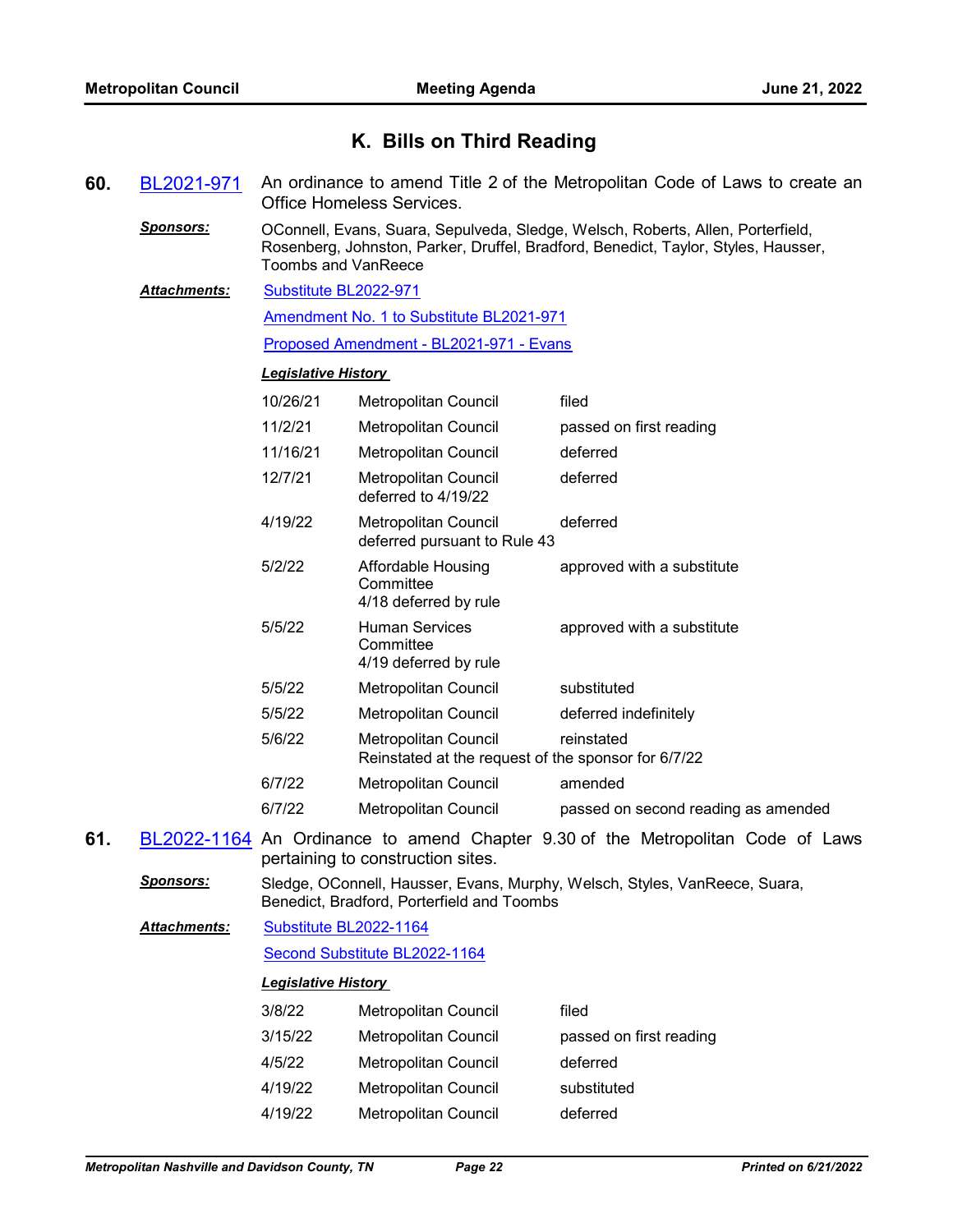|     | <b>Metropolitan Council</b> |                            | <b>Meeting Agenda</b>                                                                                                                                                                        |                                                                                                                                                                                                                                                                                               | June 21, 2022 |
|-----|-----------------------------|----------------------------|----------------------------------------------------------------------------------------------------------------------------------------------------------------------------------------------|-----------------------------------------------------------------------------------------------------------------------------------------------------------------------------------------------------------------------------------------------------------------------------------------------|---------------|
|     |                             | 5/5/22                     | Government Operations<br>and Regulations<br>Committee<br>4/19/22 approved substitute, deferred and re-referred                                                                               | approved with a substitute                                                                                                                                                                                                                                                                    |               |
|     |                             |                            | 5/5/22 approved with a substitute                                                                                                                                                            |                                                                                                                                                                                                                                                                                               |               |
|     |                             | 5/5/22                     | Metropolitan Council                                                                                                                                                                         | substituted                                                                                                                                                                                                                                                                                   |               |
|     |                             | 5/5/22                     | Metropolitan Council                                                                                                                                                                         | passed on second reading                                                                                                                                                                                                                                                                      |               |
|     |                             | 5/17/22                    | <b>Metropolitan Council</b>                                                                                                                                                                  | deferred indefinitely                                                                                                                                                                                                                                                                         |               |
|     |                             | 6/1/22                     | Metropolitan Council<br>Reinstated at the request of the sponsor for 6/21/22                                                                                                                 | reinstated                                                                                                                                                                                                                                                                                    |               |
| 62. |                             | 2021M-012PR-001).          |                                                                                                                                                                                              | BL2022-1169 An ordinance approving a Lease Agreement by and between the Metropolitan<br>Government of Nashville and Davidson County acting by and through the<br>Metropolitan Board of Education and East End Prep (Proposal No.                                                              |               |
|     | <u>Sponsors:</u>            |                            | Benedict, Allen and Withers                                                                                                                                                                  |                                                                                                                                                                                                                                                                                               |               |
|     | Attachments:                | <b>Lease Agreement</b>     |                                                                                                                                                                                              |                                                                                                                                                                                                                                                                                               |               |
|     |                             | <b>Legislative History</b> |                                                                                                                                                                                              |                                                                                                                                                                                                                                                                                               |               |
|     |                             | 8/2/21                     | <b>Planning Commission</b>                                                                                                                                                                   | approved                                                                                                                                                                                                                                                                                      |               |
|     |                             | 3/29/22                    | Metropolitan Council                                                                                                                                                                         | filed                                                                                                                                                                                                                                                                                         |               |
|     |                             | 4/5/22                     | Metropolitan Council                                                                                                                                                                         | passed on first reading                                                                                                                                                                                                                                                                       |               |
|     |                             | 4/19/22                    | Metropolitan Council                                                                                                                                                                         | deferred                                                                                                                                                                                                                                                                                      |               |
|     |                             | 5/5/22                     | Metropolitan Council                                                                                                                                                                         | deferred                                                                                                                                                                                                                                                                                      |               |
|     |                             | 5/17/22                    | Metropolitan Council                                                                                                                                                                         | deferred                                                                                                                                                                                                                                                                                      |               |
|     |                             | 5/17/22                    | Metropolitan Council                                                                                                                                                                         | deferred indefinitely                                                                                                                                                                                                                                                                         |               |
|     |                             | 5/18/22                    | Metropolitan Council<br>Reinstated at the request of the sponsor for 6/7/22                                                                                                                  | reinstated                                                                                                                                                                                                                                                                                    |               |
|     |                             | 6/6/22                     | <b>Budget and Finance</b><br>Committee                                                                                                                                                       | approved                                                                                                                                                                                                                                                                                      |               |
|     |                             | 6/6/22                     | Planning and Zoning<br>Committee                                                                                                                                                             | approved                                                                                                                                                                                                                                                                                      |               |
|     |                             | 6/7/22                     | <b>Education Committee</b>                                                                                                                                                                   | approved                                                                                                                                                                                                                                                                                      |               |
|     |                             | 6/7/22                     | <b>Metropolitan Council</b>                                                                                                                                                                  | passed on second reading                                                                                                                                                                                                                                                                      |               |
| 63. |                             | 2022SP-012-001).           | and Davidson County, from SCC to SP by changing zoning for a<br>115 feet north of Paragon Mills Road, within a Planned Unit<br>permit a sign, all of which is described herein (Proposal No. | BL2022-1198 An ordinance to amend Title 17 of the Metropolitan Code of Laws,<br>the Zoning Ordinance of The Metropolitan Government of Nashville<br>portion of property located at 3955 Nolensville Pike, approximately<br>Development and within a Corridor Design Overlay, (0.18 acres), to |               |
|     | <b>Sponsors:</b>            | Johnston                   |                                                                                                                                                                                              |                                                                                                                                                                                                                                                                                               |               |
|     | <u> Attachments:</u>        | 2022SP-012-001 sketch      |                                                                                                                                                                                              |                                                                                                                                                                                                                                                                                               |               |
|     |                             | 2022SP-012-001 plans       |                                                                                                                                                                                              |                                                                                                                                                                                                                                                                                               |               |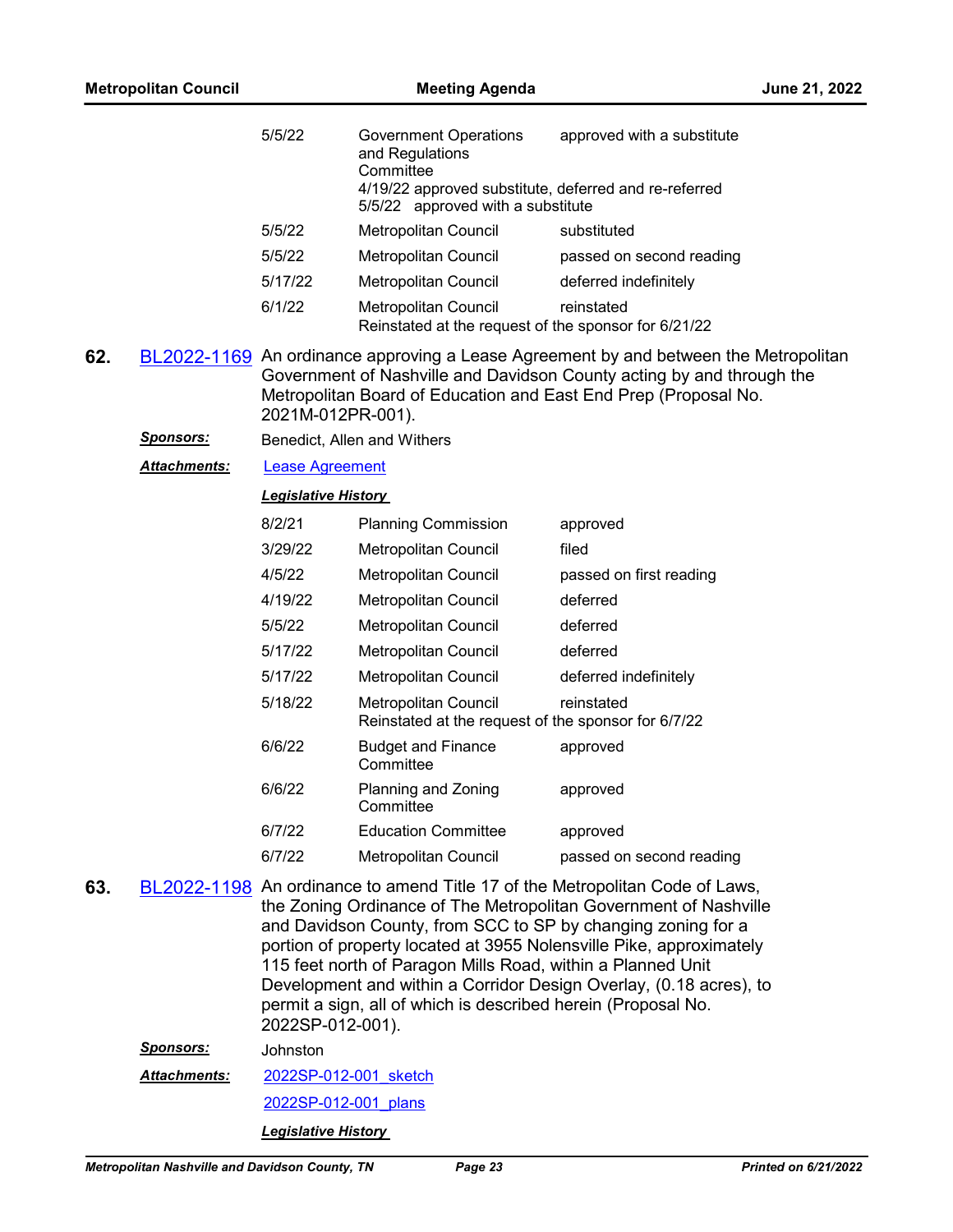|     | <b>Metropolitan Council</b> |                            | <b>Meeting Agenda</b>                                                                                                     | June 21, 2022                                                                                                                                                                                                                                                                                 |
|-----|-----------------------------|----------------------------|---------------------------------------------------------------------------------------------------------------------------|-----------------------------------------------------------------------------------------------------------------------------------------------------------------------------------------------------------------------------------------------------------------------------------------------|
|     |                             | 3/10/22                    | <b>Planning Commission</b>                                                                                                | approved with conditions, disapproved<br>without                                                                                                                                                                                                                                              |
|     |                             |                            | $9-0$                                                                                                                     |                                                                                                                                                                                                                                                                                               |
|     |                             | 3/29/22                    | Metropolitan Council                                                                                                      | filed                                                                                                                                                                                                                                                                                         |
|     |                             | 4/5/22                     | <b>Metropolitan Council</b>                                                                                               | passed on first reading                                                                                                                                                                                                                                                                       |
|     |                             | 4/8/22                     | Metropolitan Council                                                                                                      | advertised                                                                                                                                                                                                                                                                                    |
|     |                             | 5/5/22                     | Metropolitan Council                                                                                                      | public hearing                                                                                                                                                                                                                                                                                |
|     |                             | 5/5/22                     | Metropolitan Council<br>5/5/22 deferred to 6/7/22                                                                         | deferred                                                                                                                                                                                                                                                                                      |
|     |                             | 6/7/22                     | Planning and Zoning<br>Committee                                                                                          | approved                                                                                                                                                                                                                                                                                      |
|     |                             | 6/7/22                     | Metropolitan Council                                                                                                      | passed on second reading                                                                                                                                                                                                                                                                      |
| 64. |                             | 2022SP-010-001).           | and Davidson County, by changing from R40 to SP zoning for<br>family lots, all of which is described herein (Proposal No. | BL2022-1204 An ordinance to amend Title 17 of the Metropolitan Code of Laws,<br>the Zoning Ordinance of The Metropolitan Government of Nashville<br>properties located at 5991 and 5997 Edmondson Pike, approximately<br>175 feet south of Banbury Station, (14.6 acres), to permit 36 single |
|     | <u>Sponsors:</u>            | Swope                      |                                                                                                                           |                                                                                                                                                                                                                                                                                               |
|     | <b>Attachments:</b>         | Substitute BL2022-1204     |                                                                                                                           |                                                                                                                                                                                                                                                                                               |
|     |                             |                            | Substitute BL2022-1204 sketch                                                                                             |                                                                                                                                                                                                                                                                                               |
|     |                             |                            | Substitute BL2022-1204 plans                                                                                              |                                                                                                                                                                                                                                                                                               |
|     |                             |                            | Proposed Amendment - BL2022-1204 - Swope                                                                                  |                                                                                                                                                                                                                                                                                               |
|     |                             |                            | Proposed Amendment - BL2022-1204 - Exhibit A                                                                              |                                                                                                                                                                                                                                                                                               |
|     |                             | <b>Legislative History</b> |                                                                                                                           |                                                                                                                                                                                                                                                                                               |
|     |                             | 3/10/22                    | <b>Planning Commission</b>                                                                                                | approved with conditions, disapproved<br>without                                                                                                                                                                                                                                              |
|     |                             |                            | $6 - 3$                                                                                                                   |                                                                                                                                                                                                                                                                                               |
|     |                             | 3/29/22                    | Metropolitan Council                                                                                                      | filed                                                                                                                                                                                                                                                                                         |
|     |                             | 4/5/22                     | Metropolitan Council                                                                                                      | passed on first reading                                                                                                                                                                                                                                                                       |
|     |                             | 4/8/22                     | Metropolitan Council<br>5/13/22 advertised                                                                                | advertised                                                                                                                                                                                                                                                                                    |
|     |                             | 5/5/22                     | Metropolitan Council                                                                                                      | deferred                                                                                                                                                                                                                                                                                      |
|     |                             | 6/7/22                     | <b>Metropolitan Council</b><br>5/5/22 public hearing deferred to 6/7/22                                                   | public hearing                                                                                                                                                                                                                                                                                |
|     |                             | 6/7/22                     | Metropolitan Council                                                                                                      | substituted                                                                                                                                                                                                                                                                                   |
|     |                             | 6/7/22                     | Metropolitan Council                                                                                                      | passed on second reading                                                                                                                                                                                                                                                                      |
|     |                             | 6/8/22                     | Metropolitan Council                                                                                                      | referred to the Planning and Zoning<br>Committee                                                                                                                                                                                                                                              |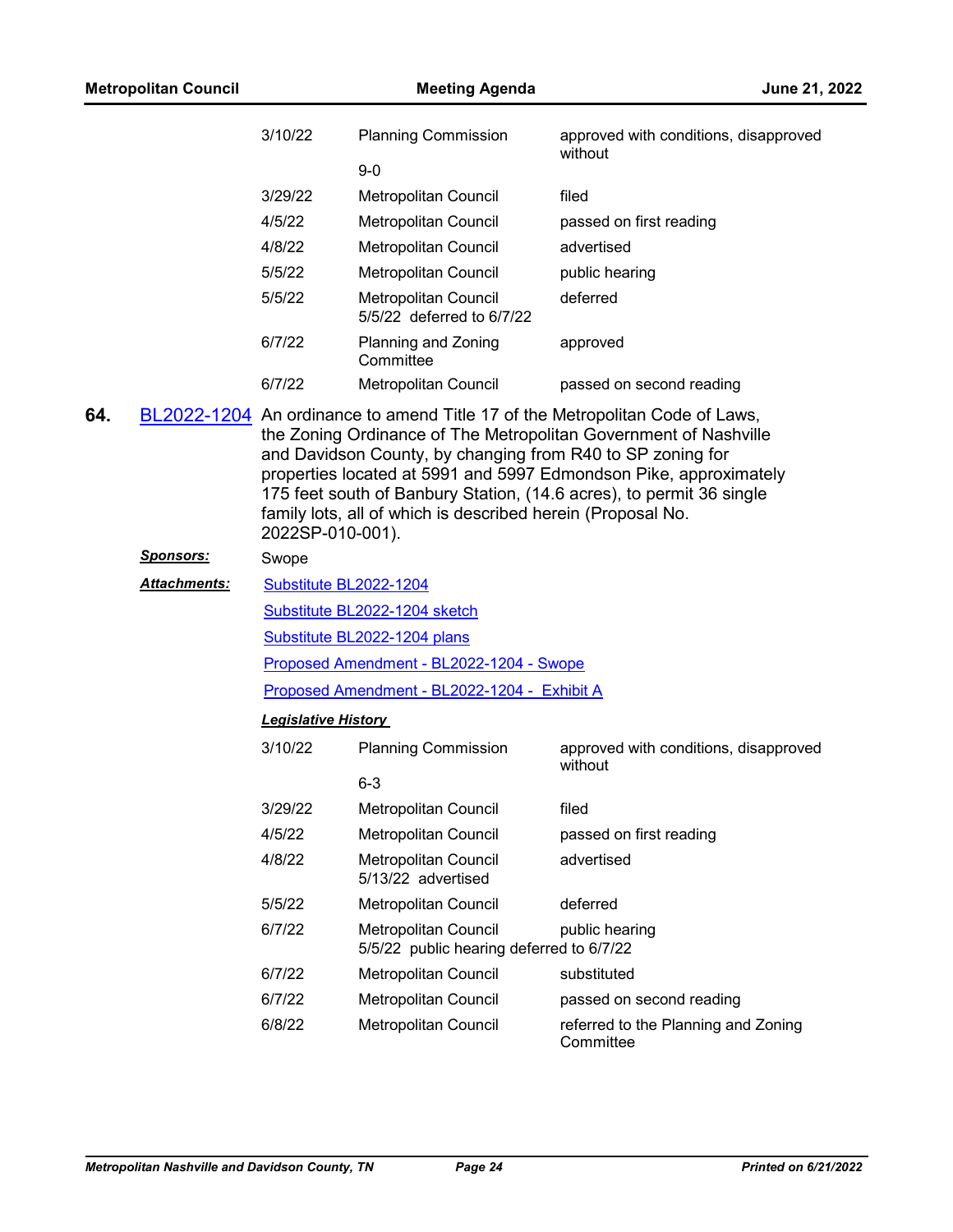**65.** [BL2022-1205](http://nashville.legistar.com/gateway.aspx?m=l&id=/matter.aspx?key=14307) An ordinance to authorize building material restrictions and requirements for BL2022-1204, a proposed Specific Plan Zoning District located at located at 5991 and 5997 Edmondson Pike, approximately 175 feet south of Banbury Station, (14.6 acres) (Proposal No. 2022SP-010-001). **THE PROPOSED ORDINANCE REQUIRES CERTAIN MATERIALS TO BE RESTRICTED IN THE CONSTRUCTION OF BUILDINGS.**

### *Sponsors:* Swope

#### *Attachments:* [Substitute BL2022-1205](http://nashville.legistar.com/gateway.aspx?M=F&ID=59281fac-c5d4-414f-b5fd-b2349af48832.docx)

## *Legislative History*

| 3/10/22 | <b>Planning Commission</b>                                              | approved with conditions, disapproved<br>without |
|---------|-------------------------------------------------------------------------|--------------------------------------------------|
|         | $(6-3)$                                                                 |                                                  |
| 3/29/22 | <b>Metropolitan Council</b>                                             | filed                                            |
| 4/5/22  | Metropolitan Council                                                    | passed on first reading                          |
| 4/8/22  | <b>Metropolitan Council</b><br>5/13/22 advertised                       | advertised                                       |
| 5/5/22  | Metropolitan Council                                                    | deferred                                         |
| 6/7/22  | <b>Metropolitan Council</b><br>5/5/22 public hearing deferred to 6/7/22 | public hearing                                   |
| 6/7/22  | Metropolitan Council                                                    | substituted                                      |
| 6/7/22  | Metropolitan Council                                                    | passed on second reading                         |
| 6/8/22  | <b>Metropolitan Council</b>                                             | referred to the Planning and Zoning<br>Committee |

**66.** [BL2022-1209](http://nashville.legistar.com/gateway.aspx?m=l&id=/matter.aspx?key=14290) An ordinance to amend Title 17 of the Metropolitan Code of Laws, the Zoning Ordinance of The Metropolitan Government of Nashville and Davidson County, by changing from RS7.5 to R8 zoning for property located at Monticello Drive (unnumbered), approximately 800 feet north of W Trinity Lane (1.33 acres), all of which is described herein (Proposal No. 2022Z-020PR-001).

#### *Sponsors:* Toombs

*Attachments:* [2022Z-020PR-001\\_sketch](http://nashville.legistar.com/gateway.aspx?M=F&ID=dd001182-ca44-4a92-aaec-a6d344a15687.docx)

| 2/24/22 | <b>Planning Commission</b><br>$8-0$ | approved                                         |
|---------|-------------------------------------|--------------------------------------------------|
| 3/29/22 | <b>Metropolitan Council</b>         | filed                                            |
| 4/5/22  | Metropolitan Council                | passed on first reading                          |
| 4/8/22  | Metropolitan Council                | advertised                                       |
| 5/5/22  | Metropolitan Council                | public hearing                                   |
| 5/5/22  | Metropolitan Council                | passed on second reading                         |
| 5/16/22 | Metropolitan Council                | referred to the Planning and Zoning<br>Committee |
|         | $5/16/22$ deferred                  |                                                  |
| 5/17/22 | <b>Metropolitan Council</b>         | deferred                                         |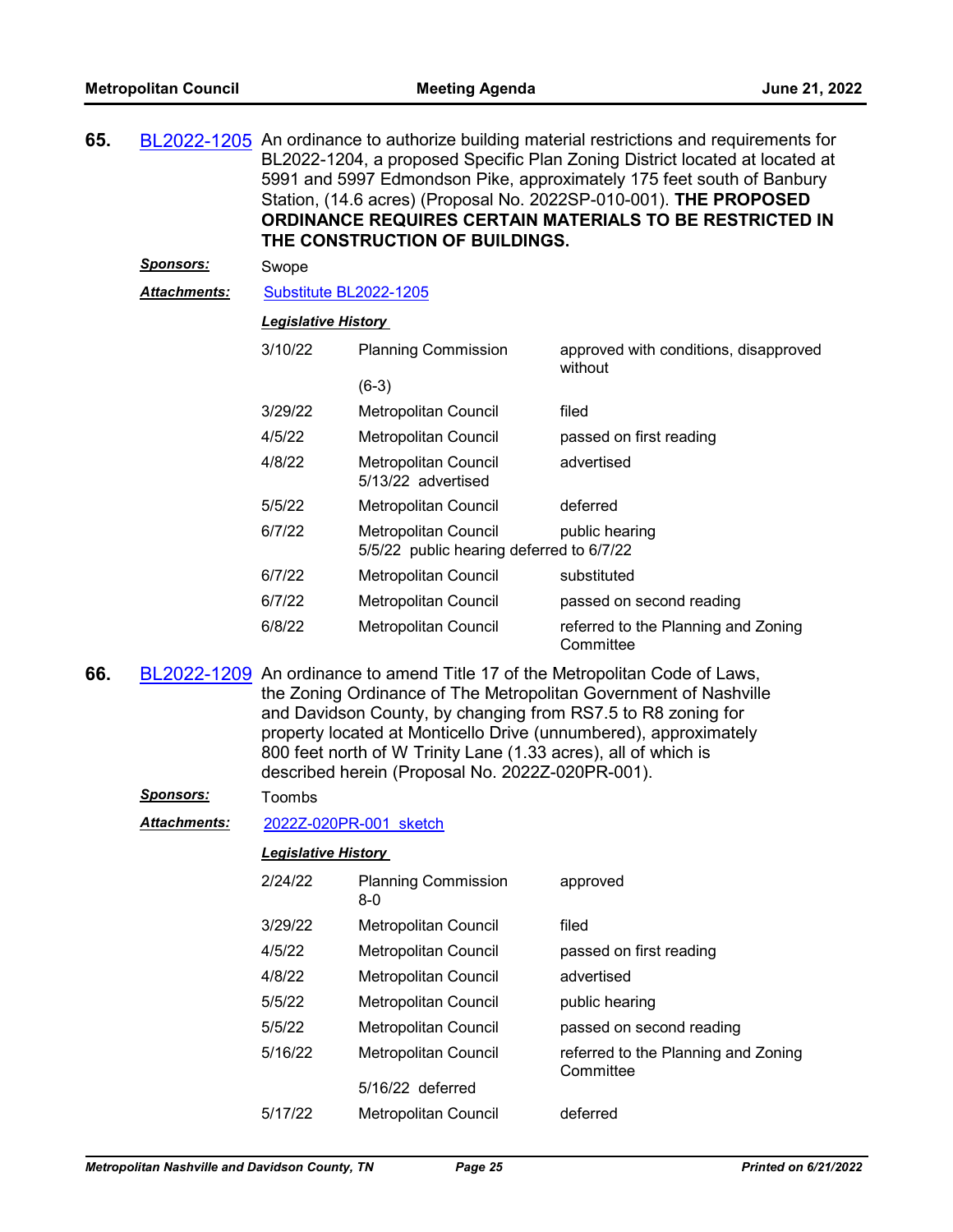| 67. |                     | BL2022-1248 A bill to be entitled: The Budget Ordinance of the Metropolitan Government of<br>Nashville and Davidson County, Tennessee for Fiscal Year 2023. |                                        |                                                                        |  |  |
|-----|---------------------|-------------------------------------------------------------------------------------------------------------------------------------------------------------|----------------------------------------|------------------------------------------------------------------------|--|--|
|     | <u>Sponsors:</u>    | Allen and Suara                                                                                                                                             |                                        |                                                                        |  |  |
|     | <b>Attachments:</b> | <b>Fiscal Year 2023 Budget Ordinance</b>                                                                                                                    |                                        |                                                                        |  |  |
|     |                     | Fiscal Year 2023 Budget Ordinance-Excel                                                                                                                     |                                        |                                                                        |  |  |
|     |                     | Proposed Substitute - BL2022-1248 - Allen                                                                                                                   |                                        |                                                                        |  |  |
|     |                     | Proposed Amendment 1 - BL2022-1248 - Rosenberg - Housing Planner                                                                                            |                                        |                                                                        |  |  |
|     |                     | Proposed Amendment 2 - BL2022-1248 - Benedict - Housing Planner                                                                                             |                                        |                                                                        |  |  |
|     |                     | Proposed Amendment 3 - BL2022-1248 - Styles - Co-Response Team                                                                                              |                                        |                                                                        |  |  |
|     |                     | Proposed Amendment 4 - BL2022-1248 - Evans - Box 55                                                                                                         |                                        |                                                                        |  |  |
|     |                     | Proposed Amendment 5 - BL2022-1248 - Bradford - MACC                                                                                                        |                                        |                                                                        |  |  |
|     |                     | Proposed Amendment 6 - BL2022-1248 - Bradford - MNPS Paid Day Of                                                                                            |                                        |                                                                        |  |  |
|     |                     | Proposed Amendment 7 - BL2022-1248 - Johnston - Parks reduction                                                                                             |                                        |                                                                        |  |  |
|     |                     | Proposed Amendment 8 - BL2022-1248 - Welsch - MHRC Title VI positi                                                                                          |                                        |                                                                        |  |  |
|     |                     | Proposed Amendment 9 - BL2022-1248 - Welsch - MHRC Title VI positi                                                                                          |                                        |                                                                        |  |  |
|     |                     | Proposed Amendment 10 - BL2022-1248 - Welsch - Barnes Fund                                                                                                  |                                        |                                                                        |  |  |
|     |                     | Proposed Amendment 11 - BL2022-1248 - Welsch - Room in the Inn                                                                                              |                                        |                                                                        |  |  |
|     |                     | Proposed Amendment 12 - BL2022-1248 - Sledge - MTA                                                                                                          |                                        |                                                                        |  |  |
|     |                     | Proposed Amendment 13 - BL2022-1248 - O'Connell - WeGo                                                                                                      |                                        |                                                                        |  |  |
|     |                     | Proposed Amendment 14 - BL2022-1248 - Porterfield - NGH                                                                                                     |                                        |                                                                        |  |  |
|     |                     | Proposed Amendment 15 - BL2022-1248 - Porterfield - MNPS Support {                                                                                          |                                        |                                                                        |  |  |
|     |                     | <b>Legislative History</b>                                                                                                                                  |                                        |                                                                        |  |  |
|     |                     | 4/29/22                                                                                                                                                     | Metropolitan Council                   | filed                                                                  |  |  |
|     |                     | 5/5/22                                                                                                                                                      | Metropolitan Council                   | advertised                                                             |  |  |
|     |                     | 5/17/22                                                                                                                                                     | Metropolitan Council                   | passed on first reading                                                |  |  |
|     |                     | 5/18/22                                                                                                                                                     | <b>Budget and Finance</b><br>Committee | approved and re-referred to the Budget and<br><b>Finance Committee</b> |  |  |
|     |                     | 5/27/22                                                                                                                                                     | Metropolitan Council                   | advertised                                                             |  |  |
|     |                     | 6/7/22                                                                                                                                                      | <b>Metropolitan Council</b>            | public hearing                                                         |  |  |

6/7/22 Metropolitan Council passed on second reading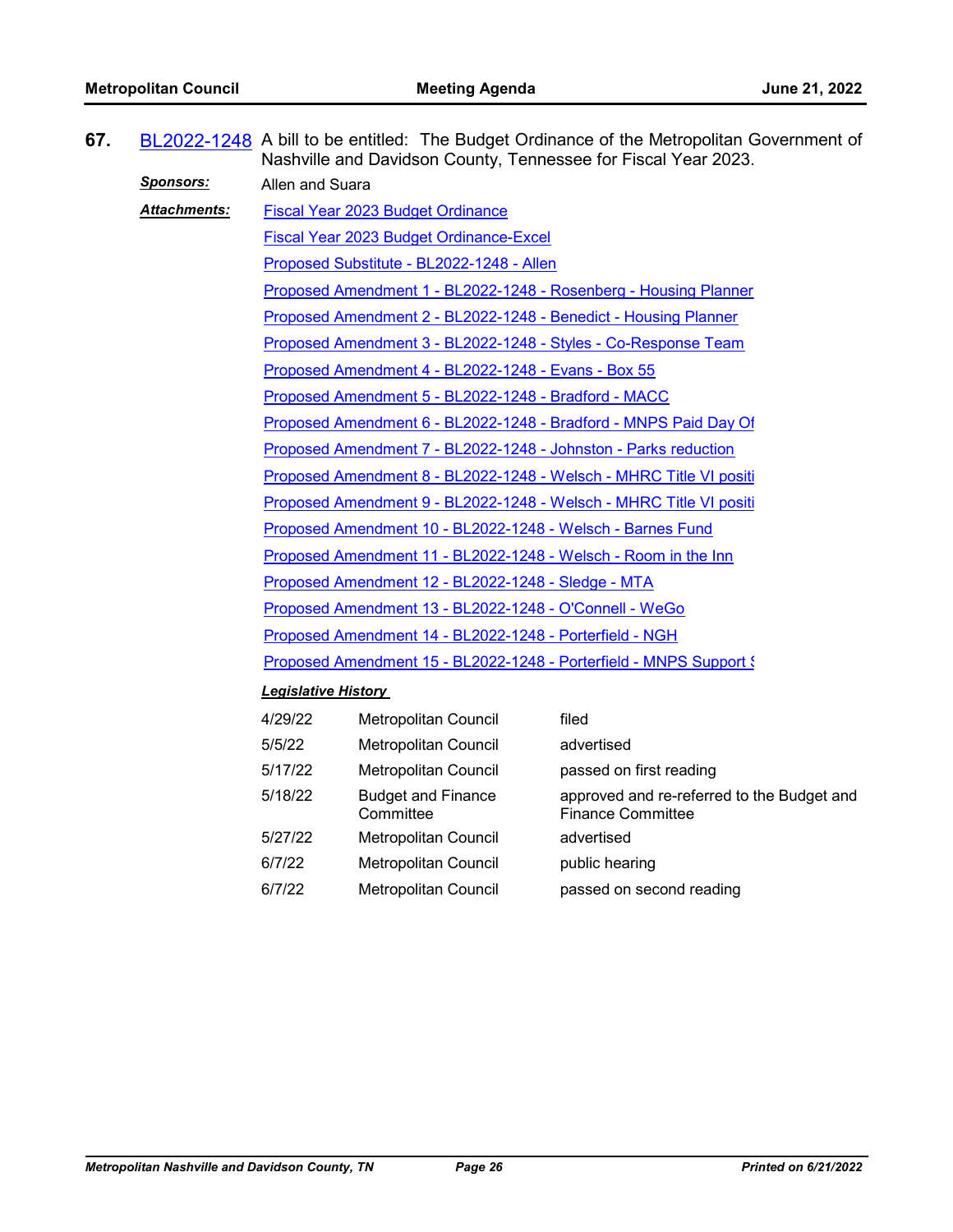**68.** [BL2022-1249](http://nashville.legistar.com/gateway.aspx?m=l&id=/matter.aspx?key=14438) An ordinance establishing the tax levy in the General Services District for the fiscal year 2022-2023, and declaring the amount required for the annual operating budget of the Urban Services District, pursuant to section 6.07 of the Metropolitan Charter.

*Sponsors:* Allen and Suara

*Attachments:* [Substitute BL2022-1249](http://nashville.legistar.com/gateway.aspx?M=F&ID=f5ff3733-51d5-447f-8a86-4e7771930a44.docx)

*Legislative History* 

| 4/29/22 | Metropolitan Council                   | filed                      |
|---------|----------------------------------------|----------------------------|
| 5/17/22 | Metropolitan Council                   | passed on first reading    |
| 6/6/22  | <b>Budget and Finance</b><br>Committee | approved with a substitute |
| 6/7/22  | <b>Metropolitan Council</b>            | substituted                |
| 6/7/22  | Metropolitan Council                   | passed on second reading   |

**69.** [BL2022-1251](http://nashville.legistar.com/gateway.aspx?m=l&id=/matter.aspx?key=14484) An ordinance amending Section 5.04.120 of the Metropolitan Code of Laws to increase the threshold of donations that Metropolitan Government departments, boards, and commissions may accept and expend and to require certain information be included in the resolution accepting a donation.

*Sponsors:* Allen, Evans and Henderson

| <b>Legislative History</b> |                                        |                          |  |  |
|----------------------------|----------------------------------------|--------------------------|--|--|
| 5/10/22                    | Metropolitan Council                   | filed                    |  |  |
| 5/17/22                    | Metropolitan Council                   | passed on first reading  |  |  |
| 6/6/22                     | <b>Budget and Finance</b><br>Committee | approved                 |  |  |
| 6/7/22                     | Metropolitan Council                   | passed on second reading |  |  |

**70.** [BL2022-1253](http://nashville.legistar.com/gateway.aspx?m=l&id=/matter.aspx?key=14459) An ordinance creating the positions of Apprentice, Compliance Monitor - Senior, Compliance Monitor, Fire Logistics and Inventory Clerk, Human Resources Specialist, Safety Specialist, Short Term Rental Inspection Chief, Short Term Rental Inspector, Treasury Analyst - Senior, and Treasury Analyst.

*Sponsors:* Allen and Hancock

*Attachments:* [Exhibits](http://nashville.legistar.com/gateway.aspx?M=F&ID=f4932703-d0f3-46db-bc0e-217bc2bb53b3.pdf)

| 5/10/22 | <b>Metropolitan Council</b>                                  | filed                    |
|---------|--------------------------------------------------------------|--------------------------|
| 5/17/22 | <b>Metropolitan Council</b>                                  | passed on first reading  |
| 6/6/22  | <b>Budget and Finance</b><br>Committee                       | approved                 |
| 6/7/22  | <b>Government Operations</b><br>and Regulations<br>Committee | approved                 |
| 6/7/22  | <b>Metropolitan Council</b>                                  | passed on second reading |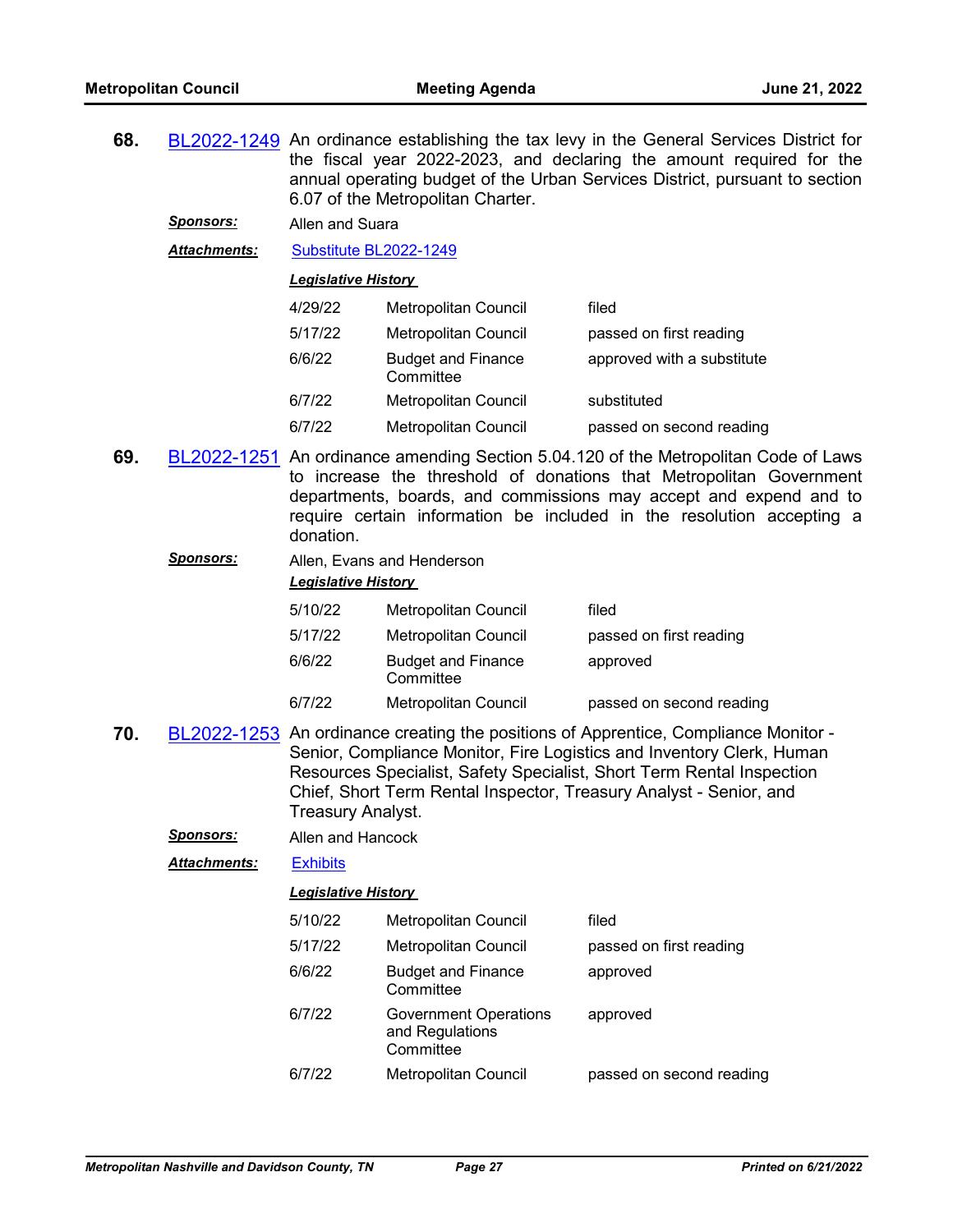| 71. |                 | BL2022-1254 An ordinance authorizing a technology fee to fund the technology required |
|-----|-----------------|---------------------------------------------------------------------------------------|
|     |                 | by the community development and regulation processes and establishing                |
|     |                 | the ITS Technology Fund.                                                              |
|     | <b>Snoncore</b> | Allan Honocolcond Vouna                                                               |

*Sponsors:* Allen, Hancock and Young *Legislative History*  5/10/22 Metropolitan Council filed 5/17/22 Metropolitan Council passed on first reading 6/6/22 Budget and Finance **Committee** approved 6/7/22 Government Operations and Regulations **Committee** approved 6/7/22 Transportation and Infrastructure Committee approved

6/7/22 Metropolitan Council passed on second reading

**72.** [BL2022-1256](http://nashville.legistar.com/gateway.aspx?m=l&id=/matter.aspx?key=14442) An ordinance to amend the Geographic Information Systems Street and Alley Centerline Layer for the Metropolitan Government of Nashville and Davidson County, by naming the private roadway that runs between Two Rivers Golf Course and McGavock High School, "Two Rivers Lane". (Proposal Number 2022M-002SR-001).

**Sponsors:** Syracuse, Withers and Young

*Attachments:* [Exhibit](http://nashville.legistar.com/gateway.aspx?M=F&ID=01ad5ce9-7be9-4c4f-b7b9-e218af22fd64.docx)

## *Legislative History*

| 4/20/22 | <b>Planning Commission</b>                     | approved                 |
|---------|------------------------------------------------|--------------------------|
| 5/10/22 | <b>Metropolitan Council</b>                    | filed                    |
| 5/17/22 | <b>Metropolitan Council</b>                    | passed on first reading  |
| 6/6/22  | Planning and Zoning<br>Committee               | approved                 |
| 6/7/22  | Transportation and<br>Infrastructure Committee | approved                 |
| 6/7/22  | <b>Metropolitan Council</b>                    | passed on second reading |

**73.** [BL2022-1257](http://nashville.legistar.com/gateway.aspx?m=l&id=/matter.aspx?key=14464) An ordinance authorizing Fourth and Broad, L.P., to install, construct and maintain underground encroachments in the right of way located 405 Broadway. (Proposal No. 2022M-009EN-001)

*Sponsors:* OConnell, Withers and Young

[Plans](http://nashville.legistar.com/gateway.aspx?M=F&ID=c825b03e-9bf9-455c-a10c-23cef0cd4207.PDF) *Attachments:*

#### **[Exhibit](http://nashville.legistar.com/gateway.aspx?M=F&ID=75d10191-e251-4307-84f2-ba1233c952b6.pdf)**

| 4/11/22 | <b>Planning Commission</b>       | approved                |
|---------|----------------------------------|-------------------------|
| 5/10/22 | <b>Metropolitan Council</b>      | filed                   |
| 5/17/22 | <b>Metropolitan Council</b>      | passed on first reading |
| 6/6/22  | Planning and Zoning<br>Committee | approved                |